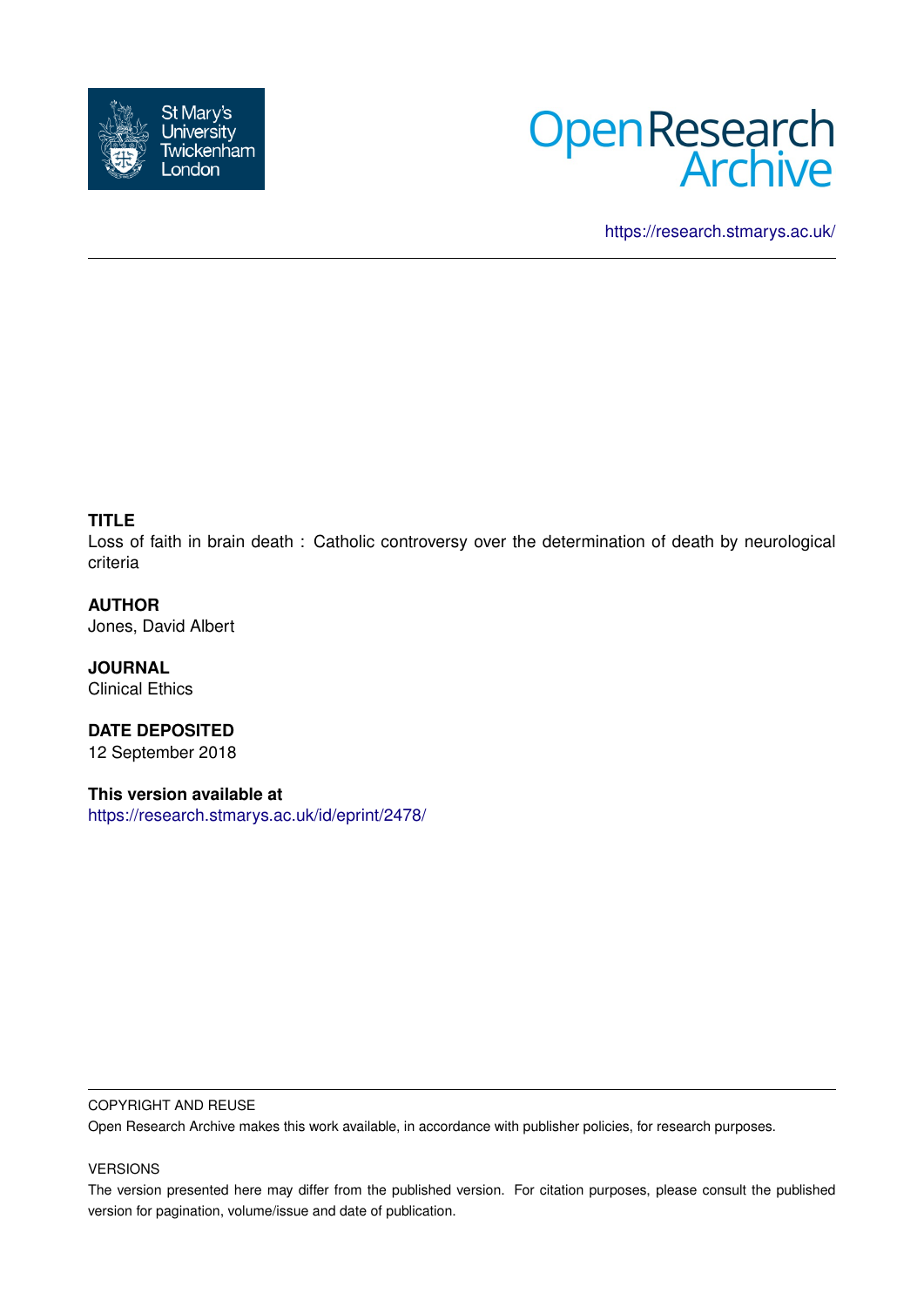# **Loss of faith in brain death: Catholic controversy over the determination of death by neurological criteria<sup>1</sup>**

David Albert Jones, Anscombe Bioethics Centre, Oxford

## **Abstract**

*The diagnosis of death by neurological criteria (colloquially known as "brain death") is accepted in some form in law and medical practice throughout the world, and has been endorsed in principle by the Catholic Church. However, the rationale for this acceptance has been challenged by the accumulation of evidence of integrated vital activity in bodies diagnosed dead by neurological criteria. This paper sets out ten different Catholic responses to the current crisis of confidence and assesses them in relation to a Catholic understanding of philosophical anthropology. Having considered each of these responses, none is found to provide good grounds for the moral certainty about death needed for current transplant practice to be ethically acceptable. Unless adequate grounds for the use of neurological criteria can be restored, current transplantation practice will have become what Pope John Paul II called a "furtive, but no less serious and real, form of euthanasia".*

## **Catholic acceptance of neurological criteria for death**

The current practice of organ transplantation is largely dependent on diagnosis of death by neurological criteria, <sup>2</sup> colloquially known as "brain death".<sup>3</sup> This is because neurological criteria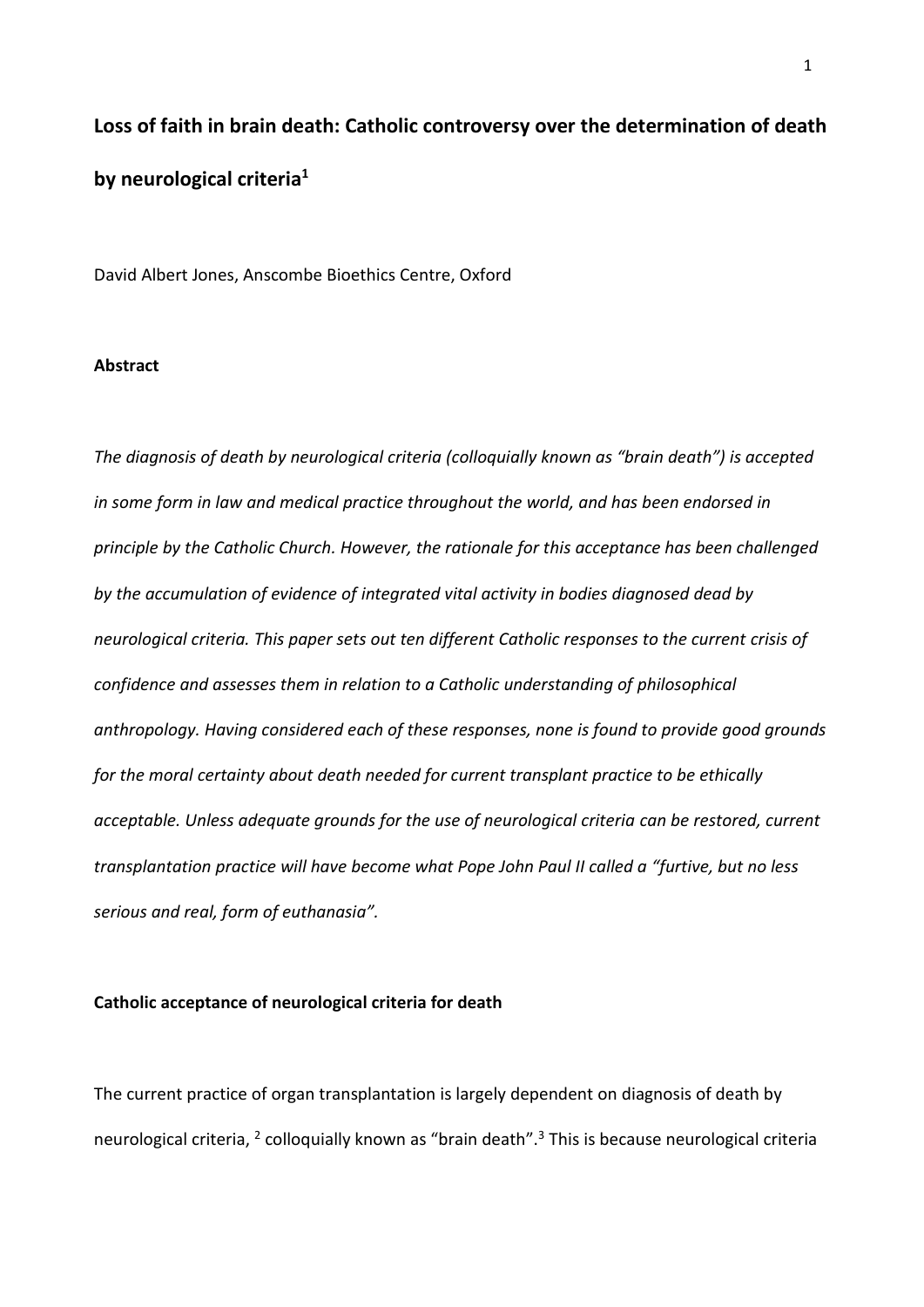allow death to be declared while the body is ventilated and the heart is still beating so that the organs are perfused with oxygenated blood.

From the first, the practice of donating organs for transplantation was welcomed by the Catholic Church.<sup>4</sup> In 1956, Pope Pius XII argued that donation of organs after death was not "a violation of the reverence due to the dead" rather, it was an expression of "merciful charity shown to some suffering brothers and sisters".<sup>5</sup> Pius XII also recognised that determining the time of death was not always straightforward. He argued that for someone in a coma, diagnosing death was a matter of medical rather than theological competence. "It remains for the doctor, and especially the anaesthesiologist, to give a clear and precise definition of 'death' and the 'moment of death' of a patient who passes away in a state of unconsciousness".<sup>6</sup>

When neurological criteria for death were first employed for the purposes of transplantation in 1968 this was therefore greeted with cautious acceptance by a number of Catholic moral theologians. An important defender was Germain Grisez. His key argument was quoted in an influential US President's Commission report in 1981: "if the functioning of the brain is the factor which principally integrates any organism which has a brain, then if that function is lost, what is left is no longer as a whole an organic unity."<sup>7</sup> According to this rationale, neurological criteria for death did not represent a new *definition* of death, but just gave more precise criteria for determining that bodily death had occurred.

In the 1980s and 1990s there was a relatively stable moral theological and medical consensus among Catholic scholars in favour of accepting neurological criteria for death,<sup>8</sup> though not without some dissenting voices.<sup>9</sup> Nevertheless, through this whole period there was neither any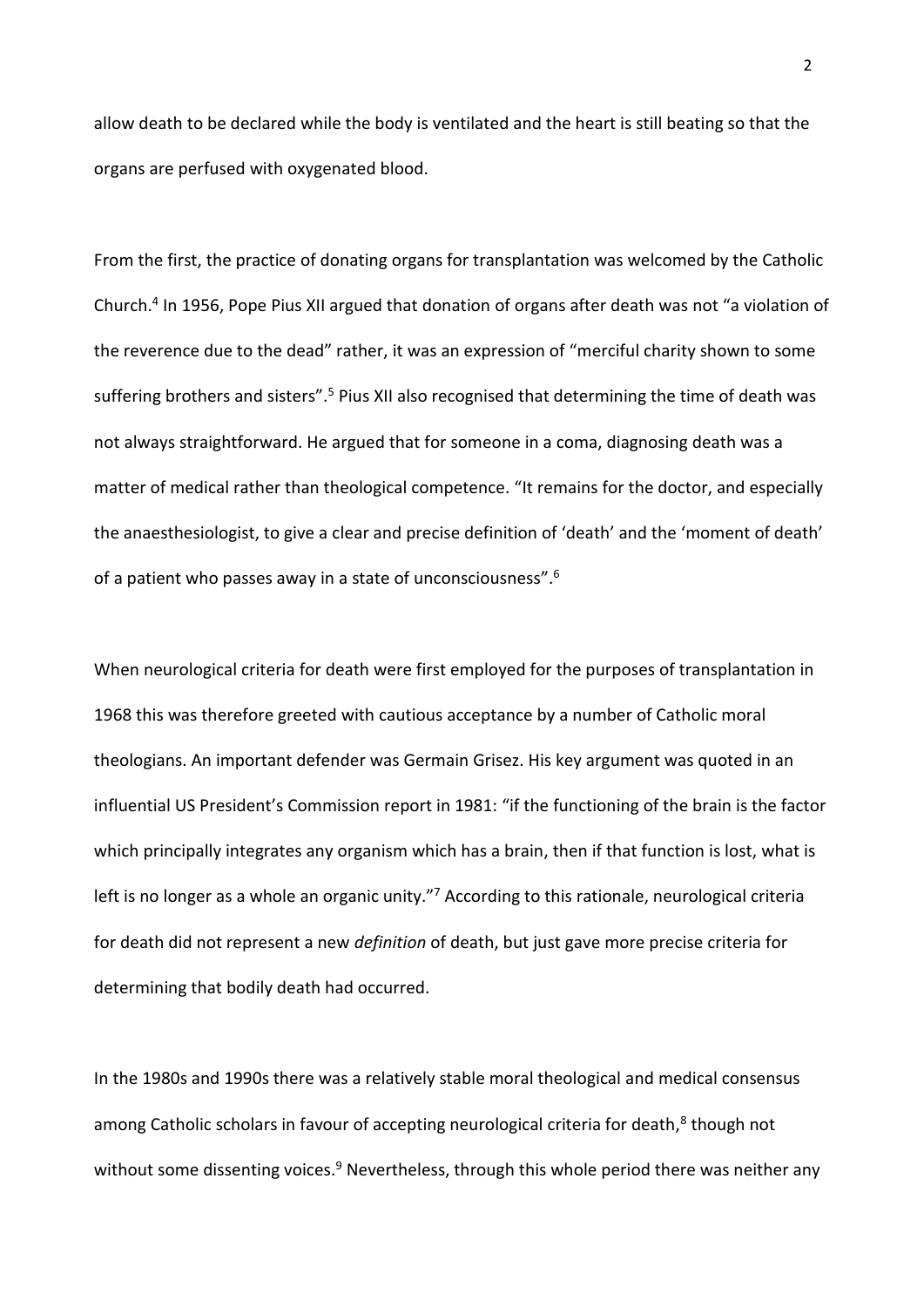explicit magisterial<sup>10</sup> endorsement of neurological criteria for death, nor was there any explicit magisterial condemnation. It was not until 2000 that Pope John Paul II gave a cautious and conditional endorsement of neurological criteria for death. This statement gave pastoral guidance to Catholics on the legitimacy in principle of using the neurological criteria to determine death in the context of organ donation.<sup>11</sup> The key paragraph reads as follows:

"Here it can be said that the criterion adopted in more recent times for ascertaining the fact of death, namely the *complete* and *irreversible* cessation of all brain activity, if rigorously applied, does not seem to conflict with the essential elements of a sound anthropology. Therefore a health-worker professionally responsible for ascertaining death can use these criteria in each individual case as the basis for arriving at that degree of assurance in ethical judgement which moral teaching describes as 'moral certainty'." 12

#### **The crisis of confidence in neurological criteria for death among Catholic scholars**

If the judgment of the whole world is secure (*securus judicat orbis terrarium*) and if when Rome has spoken the case is finished (*roma locuta est, causa finita est*) why are Catholic scholars still discussing the issue of neurological criteria for the determination of death? Why do the wellestablished legal-medical consensus (including every jurisdiction and every national professional body in the world), and the words of Pope Pius XII and Pope John Paul II, not settle the issue?

In the first place the statement of Pius XII was made at a time when the *concept* of death was not in dispute. However, since the rise of ventilation and organ transplantation, there has been a divergence in underlying ideas about the concept of death. Some have sought to redefine death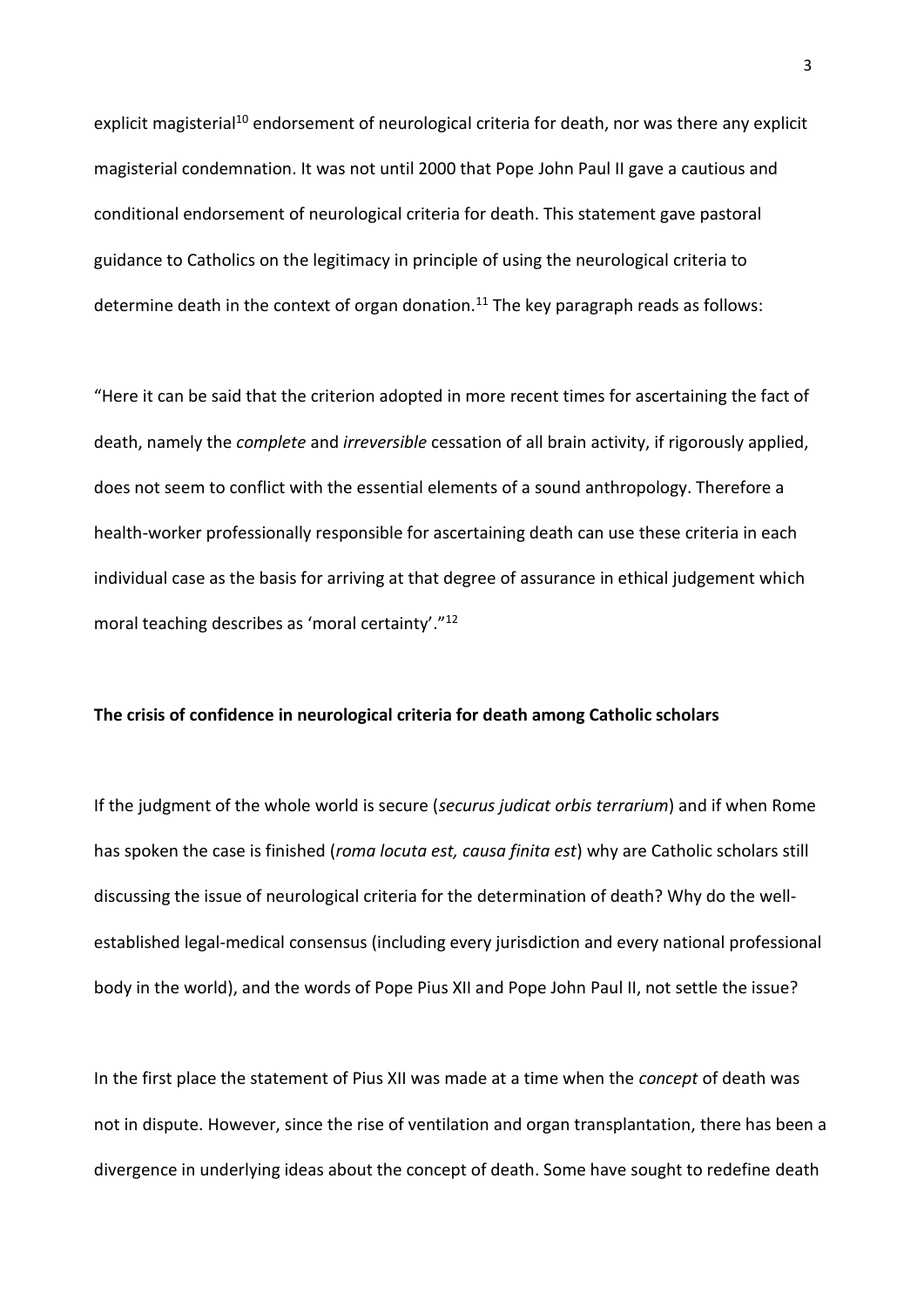as permanent coma<sup>13</sup> others lay stress on prognosis of imminent and inevitable asystole<sup>14</sup> others have sought to redefine death in terms of utility.<sup>15</sup> Some approaches require the death of the whole brain,<sup>16</sup> some suggest death of the upper brain is sufficient,<sup>17</sup> others suggest death of the brainstem is sufficient.<sup>18</sup> The criteria in use currently in the United Kingdom take death to be defined as "the irreversible loss of the capacity for consciousness, combined with irreversible loss of the capacity to breathe",<sup>19</sup> which implies that death could be declared even if some brainstem functions remain. Thus the Church can no longer take for granted that all clinicians are *asking the same question* when asking if someone has "died". This divergence of underlying concepts of death means that the contemporary consensus in favour of the use of neurological criteria does not necessarily represent a scientific consensus that they are adequate to determine death as death has traditionally been understood.<sup>20</sup>

The key challenge to neurological criteria for death, from a Catholic perspective, is the doubts that have always existed as to whether the fulfilment of these criteria necessarily demonstrates the death of the body. Since the mid-1990s, an increasing number of philosophers and physicians have provided further evidence and arguments that have reinforced these doubts. The most significant critic has been D. Alan Shewmon.<sup>21</sup> His investigation of unusual cases of the prolonged maintenance of "beating heart cadavers" casts doubt on the claim that such bodies have lost all integrative vital function. A striking example of such vital function is found in pregnant women who, despite being diagnosed as dead by neurological criteria, have successfully sustained a pregnancy for several weeks. An even more dramatic example is that of children who have been diagnosed as dead by neurological criteria but whose bodies have been sustained for years in this condition, in the case of one remarkable child, for over 20 years.<sup>22</sup> How can one understand the sustaining of the body other than as the sustaining of its *life*? This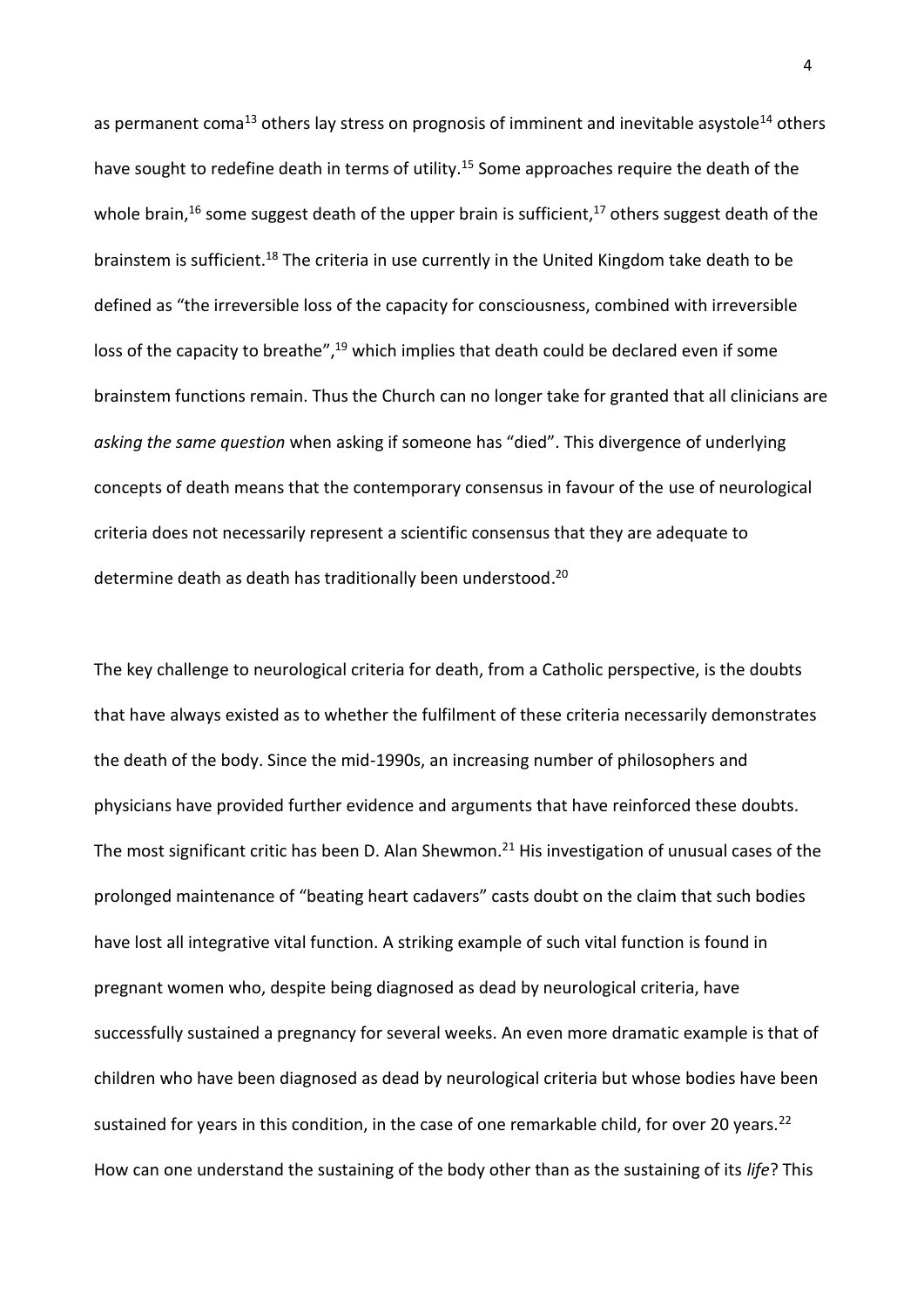indeed is the implication of the language commonly used in relation to these cases. *Prima facie* they appear to be cases of "brain death with prolonged *somatic survival*".<sup>23</sup>

The current crisis of confidence is well expressed by the United States President's Council on Bioethics Report of 2008, Controversies in the Determination of Death:

> There remains considerable public confusion, both about the meaning of the term 'brain dead' and about its relation to the death of a human being. There is persistent dissent by some clinicians, philosophers, and other critical observers who have never been convinced that 'brain death' is, indeed, the death of the human being. There are, as well, pressures against insisting that declaring death, or at least 'organ donation eligibility,' requires the irreversible loss of function in the whole brain. And, perhaps most important, there are critics who have published evidence of ongoing integrated bodily activities in some persons meeting the criteria of 'whole brain death' and who have claimed that this evidence invalidates the rationale for today's consensus position. 24

#### **Responses to this crisis**

Pope John Paul II taught that "*vital organs which occur singly in the body can be removed only after death*" <sup>25</sup> (ethical premise); and that "*the death of the person* is a single event, consisting in the total disintegration of that unitary and integrated whole that is the personal self<sup>"26</sup> (philosophical premise); and that neurological criteria show that "the individual organism has lost its integrative capacity"<sup>27</sup> (empirical premise). On the basis of these three premises he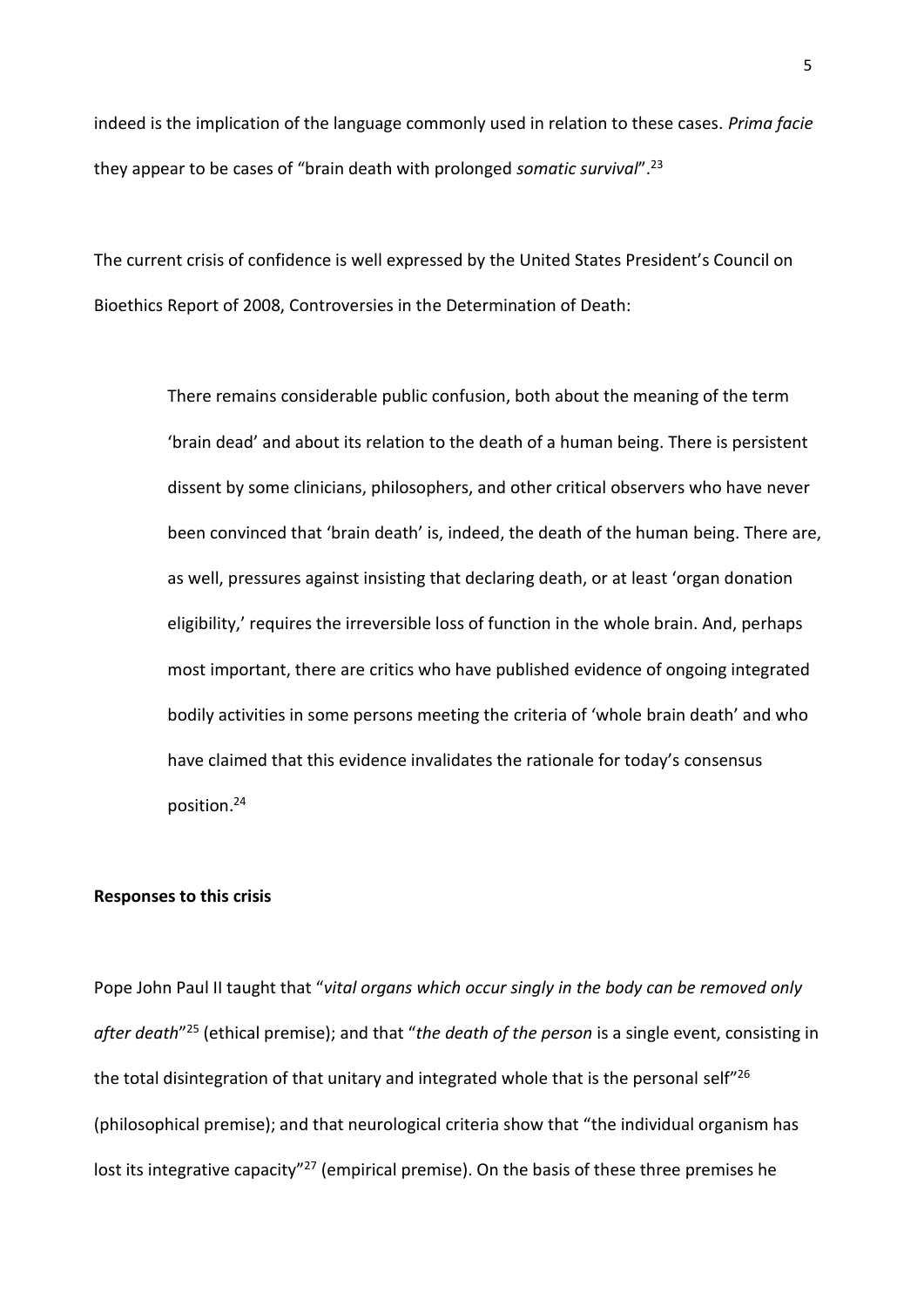concluded that neurological criteria can give moral certainty of death. However, the empirical premise has now been challenged by "published evidence of ongoing integrated bodily activities in some persons meeting the criteria of 'whole brain death'"<sup>28</sup>. In the face of this challenge, Catholic moral theologians have responded in different ways: $29$ 

- 1. The first response is to reaffirm the ethical, philosophical and empirical premises of John Paul II and to dispute the empirical counterevidence of critics such as Shewmon. A common form of this response is to state that in the purported counterexamples "*brain death" was misdiagnosed* because the neurological tests were poorly administered.<sup>30</sup>
- 2. A similar, but more demanding response is to regard the empirical counterevidence as demonstrating that the *standard clinical tests are not adequate* to determine whether all brain activity has ceased irreversibly.<sup>31</sup> For example, Tonti-Filippini has argued that neurological criteria cannot be fulfilled by medical history and simple clinical tests alone but must also involve "imaging of blood flow to the brain". <sup>32</sup> This response does not threaten the conceptual basis of the diagnosis of death prior to organ transplantation but constitutes a serious challenge to current practice.
- 3. A slightly different response is to admit that at least some of the apparent counterexamples have been diagnosed correctly but to assert that these cases do not involve truly integrated bodily activity, only some *lesser kind of integration* "at a lower level between organs without necessarily achieving unity of the entire organism"<sup>33</sup>. This response is based on the idea that the philosophical premise of John Paul II, i.e. the need for somatic integration, needs to be understood in a more nuanced way.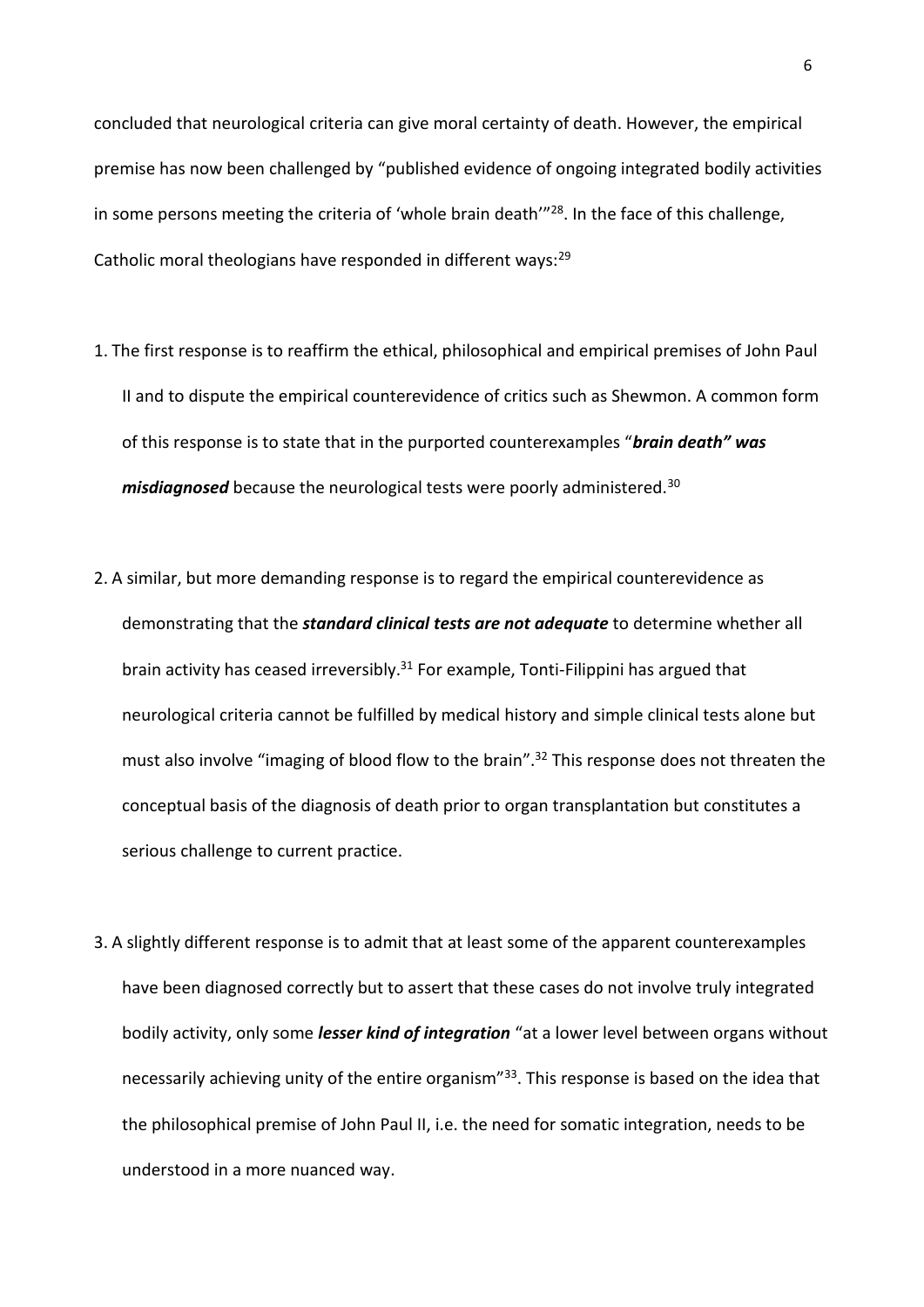- 4. A more radical response is to reject John Paul II's philosophical premise and relate human life and death to *radical capacity for sentience***.** <sup>34</sup> In principle this would seem to pave the way for "upper brain" death criteria<sup>35</sup> that would also encompass patients in a persistent vegetative state<sup>36</sup> but "whole brain" criteria might be accepted in order to exclude any doubt.<sup>37</sup> Those holding this view could maintain that they accepted John Paul II's ethical conclusion, but not his philosophical premise.
- 5. Between loss of capacity for somatic integration (John Paul II's philosophical premise) and loss of capacity for sentience (view 4 above) there may be other philosophical accounts of death closer to somatic integration or closer to capacity for sentience. For example, the majority on the President's Council in 2008, including the well-known Catholic legal philosopher Robert George, took the view that a body was no longer alive when it was no longer responsive to its environment and when it possessed no "inner experience of need".<sup>38</sup> This combination of capacities to sense and interact they called the "*mode of being*" <sup>39</sup> of a living organism.
- 6. Another view, also put forward by Shewmon is to reject the first part of John Paul II's philosophical premise, that "the death of the person is a single event". In 2004 Shewmon attempted to move away from a unitary concept of death from which all diagnostic criteria must derive, and instead posited various death events which may be relevant for different practical purposes.<sup>40</sup> Tonti-Filippini follows Veatch in terming this view that of a **disaggregator**. 41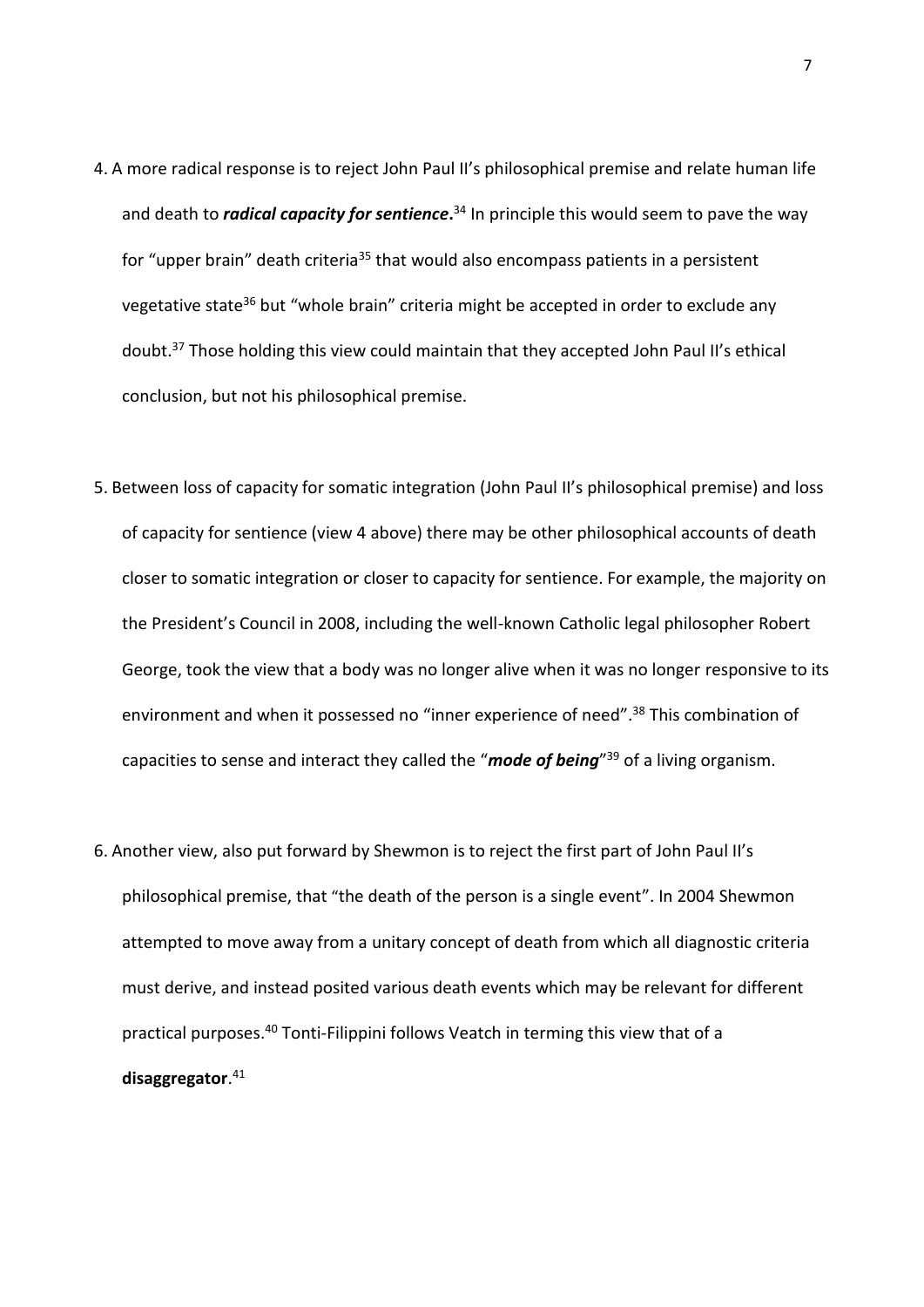- 7. In the face of the increasingly divergent views from Catholic scholars on the determination of death, some commentators have argued that for practical purposes the 2000 teaching of John Paul II remains the authoritative pastoral guidance for Catholics. Thus, while this teaching is not infallible, unless and until there is convincing evidence to the contrary, it *can be followed without incurring moral guilt*. Hence, "Catholics may in good conscience offer… their organs after death as determined on the basis of neurological or cardiopulmonary criteria". 42
- 8. Among those who doubt that neurological criteria are sufficient to give certainty of death, some have argued that, nevertheless, in certain carefully defined cases it would be *ethical to take unpaired vital organs from living patients*. This is a possibility entertained by Shewmon (who has explored a great many possible positions as his own view has developed). According to Shewmon, protocols could be developed such that such vital organs could be taken *without hastening death*. If this is granted then it would seem possible at least in principle "to remove vital organs without causing or hastening death or violating the timehonored injunction *primum non nocere*."<sup>43</sup> This position should be distinguished from the superficially similar proposal of Robert Truog and others that the "dead donor rule" be dropped<sup>44</sup>.
- 9. By and large, the responses outlined so far would continue to allow retrieval of unpaired vital organs from bodies determined as dead by neurological criteria (though some would require a more rigorous battery of empirical tests). However, there is a significant body of Catholic scholarly opinion that has come to reject both the philosophical basis for neurological criteria and the practices that rest upon it. This constitutes a far deeper challenge to the status quo,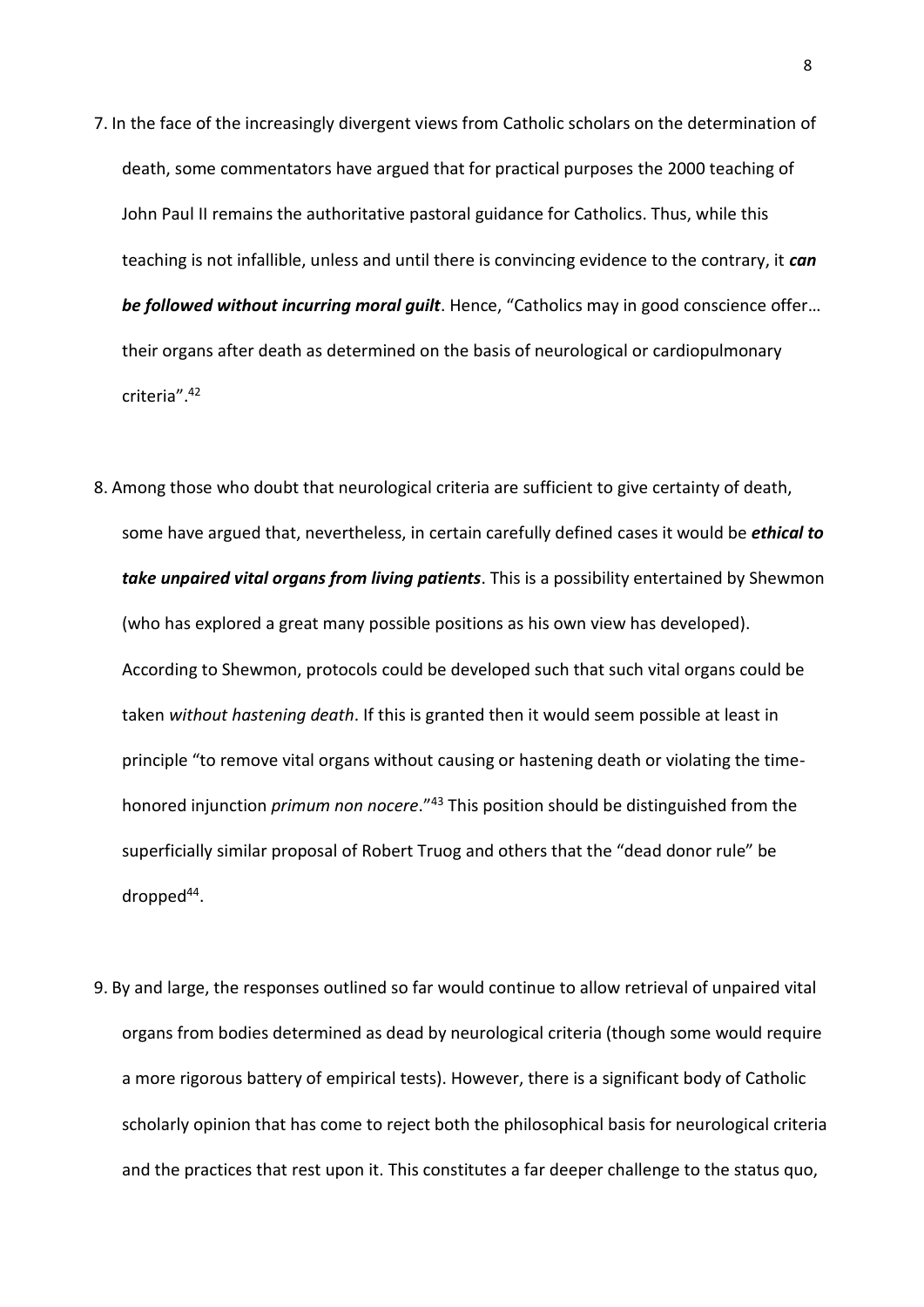implying that neurological criteria *cannot safely be used* for the purpose of post mortem organ donation. This view, has not been endorsed by the magisterium but is held by a number of well-respected Catholic scholars, including one of the Catholic members of the 2008 President's Commission.<sup>45</sup>

10. A variation on the previous response is to argue that the counter examples are sufficient to *raise a reasonable doubt* about the validity of neurological criteria. This is the opinion of Edmund Pellegrino, the Catholic bioethicist who chaired of the President's Commission Report 2008, but who dissented from its final conclusions.<sup>46</sup> The presence of reasonable doubt would exclude moral certainty and hence would rule out the use of neurological criteria for determining death. Hence in practice this response coheres with response 9.

Broadly speaking, the first two responses concern questions of the adequacy of clinical tests; responses 3 to 6 concern the concept of death; and responses 7 to 10 concern the practical implications for organ transplantation.

### **Two ways of understanding Catholic dogma in relation to death**

Before considering questions of clinical criteria or application it seems reasonable to start with the concept of death. Unless there is agreement as to what is being tested for, it is not possible to determine either the adequacy of tests or the practical implications. Furthermore, the competence of the Church, on her own account, is not in questions of natural science but rather in questions of philosophy, theology, and ethics.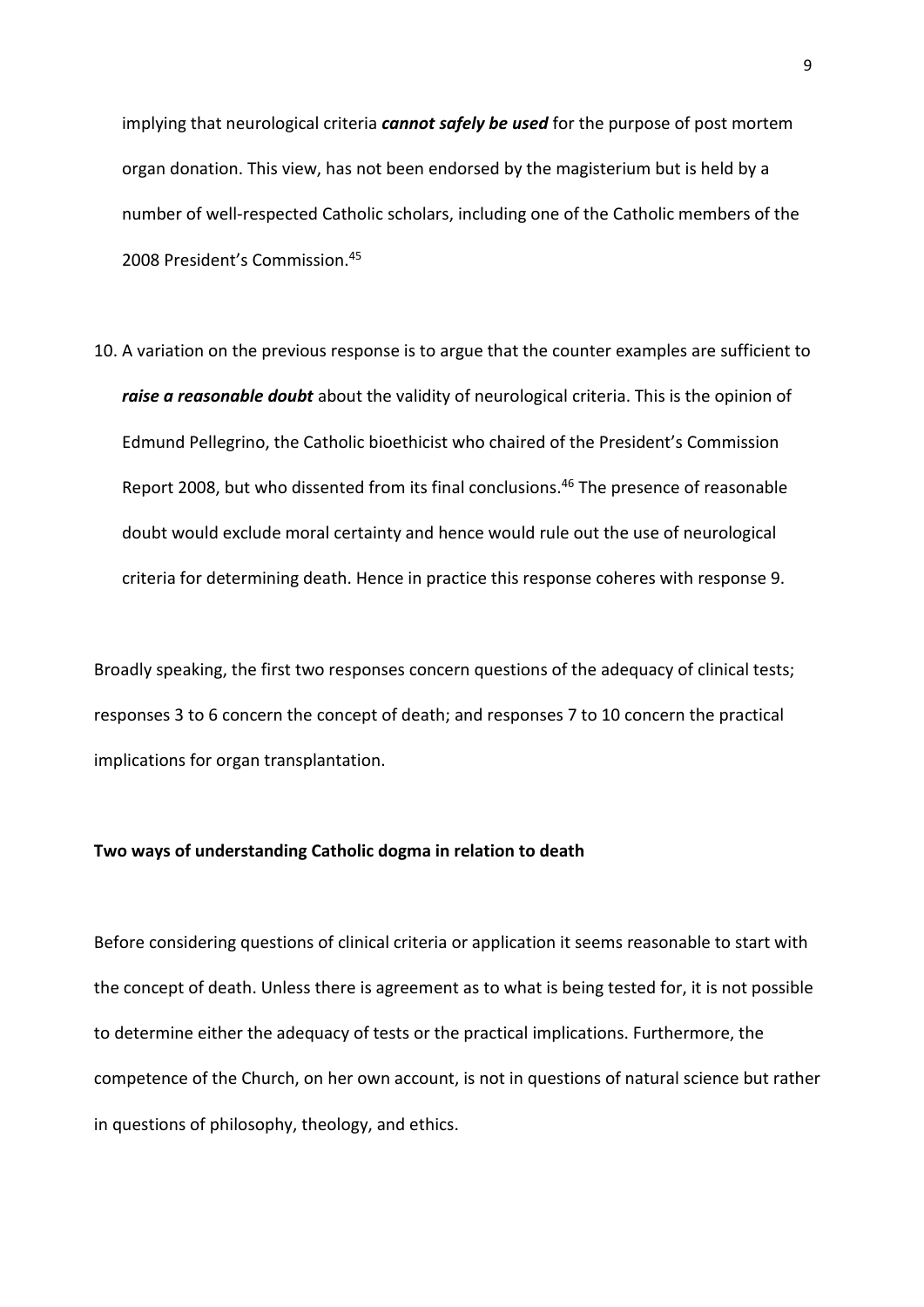Catholic philosophical thought is far from homogeneous but there are some common reference points for the Catholic tradition which set limits to an acceptable philosophical anthropology. A key dogmatic point of reference is the definition set down by the Council of Vienne in 1312:

"We define that anyone who presumes henceforth to assert defend or hold stubbornly that the rational or intellectual soul is not the form of the human body [*forma corporis*] of itself and essentially, is to be considered a heretic".

This definition remains binding on Catholic philosophers and theologians. It is expressed in Aristotelian terms and has as its context the theological disputes of the high middle ages. The definition has sometimes been interpreted as a vindication of the philosophy of Thomas Aquinas over more "spiritual" accounts of Christian anthropology associated with Augustine of Hippo.<sup>47</sup> However, it is important to note that Vienne did not require a narrowly Thomistic understanding of the phrase *forma corporis*. Nor did it require philosophers to express the unity of the person in Aristotelian terms. It only required that where such terms were used the rational soul was not denied to be the form of the body. Thus while the definition of Vienne sets limits for Catholic anthropology there were and will remain a number of Catholic schools of thought that fall within these limits.

The definition of death given by John Paul II is clearly in conformity with Vienne. If the living human being is an integrated unity of body and soul, then death surely consists in "the total disintegration of that unitary and integrated whole".<sup>48</sup> The identification of the rational soul as the principle of bodily life can therefore be understood as implying that while the body is alive, the rational soul is present, even if the person cannot exercise the full range of human abilities.<sup>49</sup>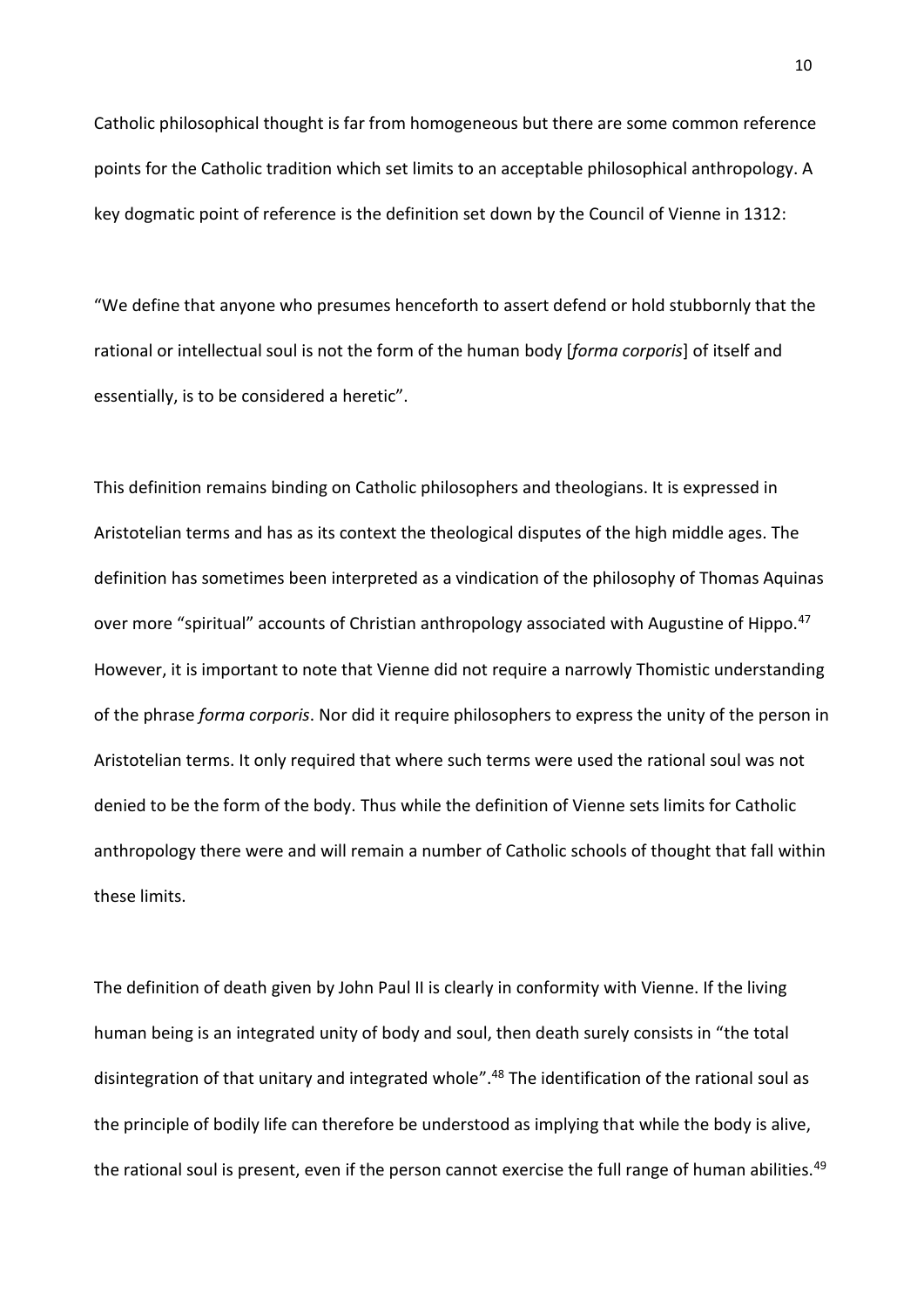The same doctrine can, however, be turned on its head so that it is argued that when the rational capacity is no longer present then *specifically human bodily life* has come to an end. This was the view of Shewmon in 1985, who argued that "the minimum sufficient condition for the death of a person is the irreversible destruction of those parts of the brain necessary for the properly human functions of the spiritual soul, namely intellect and will"<sup>50</sup>. Accepting an Aristotelian-Thomistic account of substantial change, Shewmon argued that, if the capacity for rationality is irreversibly destroyed then "the body has been rendered incompatible with the human essence, so a substantial change must have taken place"<sup>51</sup>. The cadaver, the human remains, is not the same living body but is generated from the subhuman forms that were previously present only in a virtual way. We may call this view, death as the loss of radical capacity for rationality (RCR).<sup>52</sup>

Given the Thomistic framework both of John Paul II's account and of RCR, neither can be ruled out simply by appeal to the Council of Vienne. Shewmon fully acknowledged that the rational soul was "the form of the body". His question was whether the loss of this specifically human living form could generate a living but less-than-human form. Nevertheless, while RCR is not altogether excluded by dogmatic considerations it suffers from serious philosophical and ethical problems. There are obvious similarities between RCR and the approach of John Harris and other bioethicists who distinguish between human beings and persons: "Once a new human individual comes into existence she will gradually move from being a potential or a pre-person into an actual person when she becomes capable of valuing her own existence. And it is very difficult to say precisely when this is. And if, eventually, she permanently loses this capacity, she will have ceased to be a person."<sup>53</sup> While RCR appeals to the Aristotelian metaphysics of substantial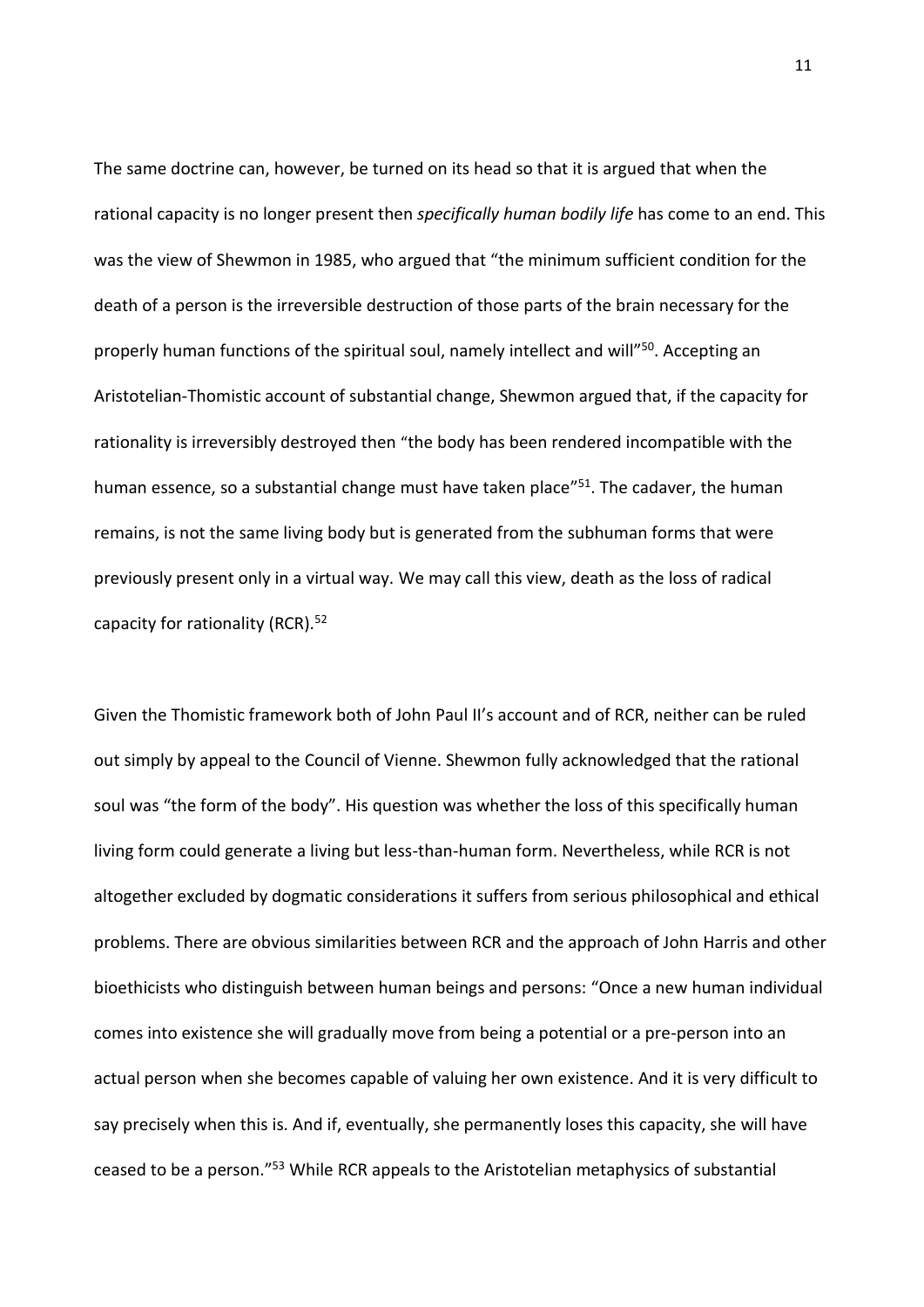change rather than the Lockean idea of insubstantial personhood, it seems to share with certain contemporary bioethicists the claim that there are living humanoid entities that are "nonpersons".

This notion is philosophically problematic because of the avoidable multiplication of entities: the postulation of an integrated living organism that is human in some sense but that is not a human being. Why should we posit the coming to be of a novel living entity when phenomenologically this seems to be the same life of the same human body? Why should the loss of this particular capacity be thought to mark the border between life and death? People live with the loss of many human capacities (their sight, mobility, fertility). We do not generally regard someone as dead because he or she is unconscious and still less because he or she, while minimally conscious, has lost the power of reason. Why should we regard the loss of the ability to reason as equivalent to death merely because it is irreversible? The loss of human abilities through injury is often irreversible. In cases of post coma unresponsiveness, or of the minimally conscious state, or of dementia, it is even less plausible to say that this loss of mental capacity is *the death of the human organism* or that such patients are not human beings but merely "humanoid animals"<sup>54</sup>. This, as Spaemann contends "is contrary to all immediate perception"<sup>55</sup>. Indeed while RCR is superficially similar to the view of bioethicists such as John Harris, these bioethicists are more faithful to the phenomena, for "they do declare the person expired, but do not for this reason yet consider the human being dead"<sup>56</sup>.

Furthermore RCR is not only philosophically *inconveniens*, it is also morally dangerous. To suggest that patients who have lost the capacity to reason are no longer human persons effectively strips them of fully moral status. The early Shewmon countered this with an argument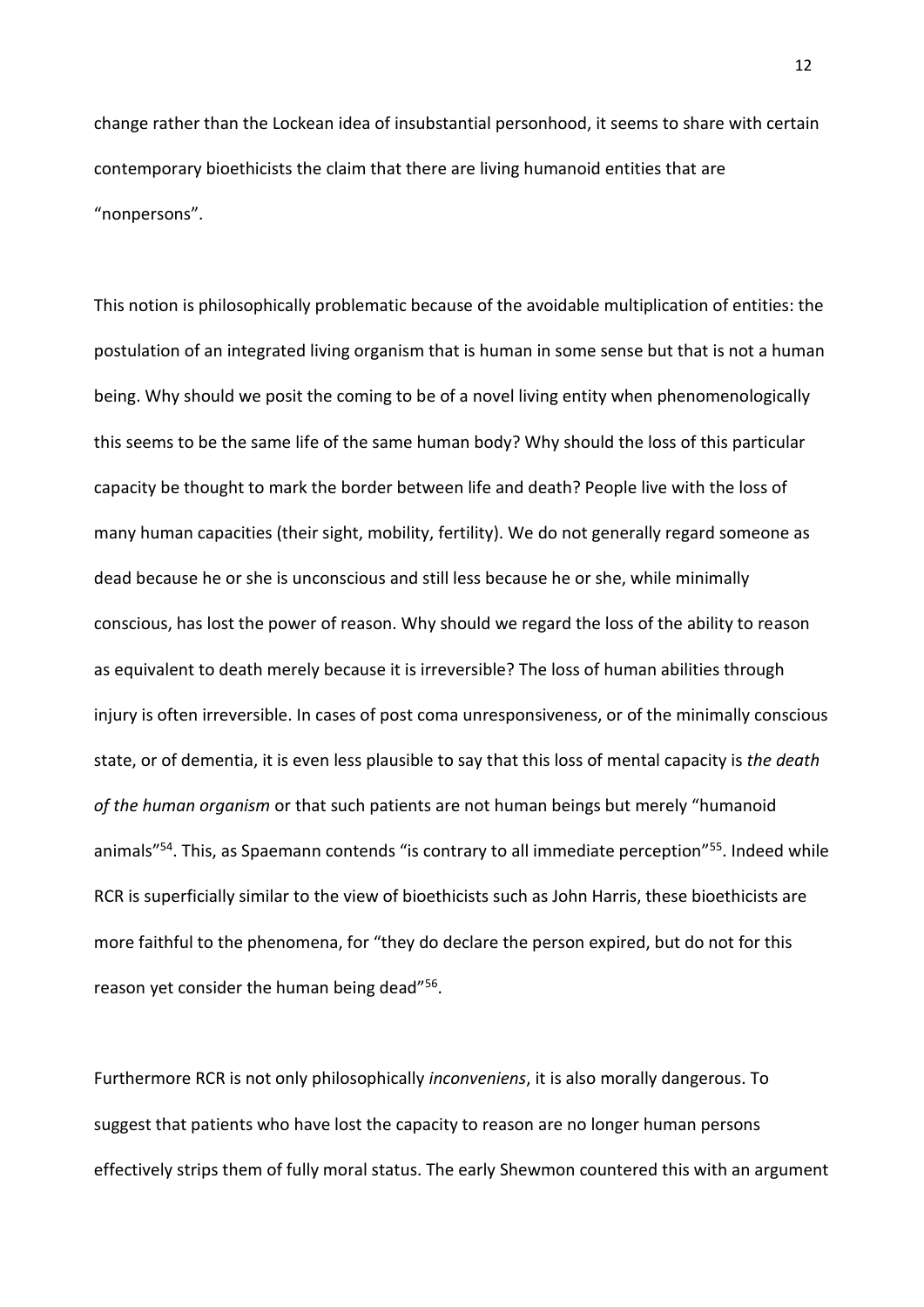that, as the absence of capacity for rationality cannot be diagnosed with certainty, these patients "must be given the benefit of the doubt and treated with all the respect and care which any sick human being deserves"<sup>57</sup>. However by resorting to arguments from the benefit of the doubt Shewmon implied the status of such patients was doubtful and he created a hostage to fortune. Other clinicians might have no such diagnostic doubts in relation to a particular case. From the perspective of the Catholic moral tradition this is very problematic. There is something deeply repugnant about the very possibility of saying of a conscious human living being that he or she is not a person but "an animal which looks like the former person"<sup>58</sup>. John Paul II expressed a common Catholic moral conviction when he asserted that "*A man, even if seriously ill or disabled in the exercise of his highest functions, is and always will be a man*, and he will never become a 'vegetable' or an 'animal'."<sup>59</sup>

## **Radical Capacity for Sentience**

Shewmon's own view developed over time and by 1997 he had decisively rejected the RCR account of death.<sup>60</sup> Nevertheless, it is useful to consider his earlier views as they represent a very clear articulation of RCR. They also shed light on one of the Catholic responses to the current crisis (response 4). May, and Lee and Grisez and others<sup>61</sup> defend what is a more ethically conservative variant on RCR by arguing that death should be identified with the loss of the radical capacity for *sentience* (RCS). Taking loss of RCS as the concept of death has the advantage that it protects patients with dementia (who are clearly sentient if not necessarily rational) and it strengthens the argument from the benefit of the doubt (for it is much easier to argue that some residual consciousness may be possible than to argue that rationality is still possible). However this ethical gain comes at a significant philosophical cost. For it is simply arbitrary to choose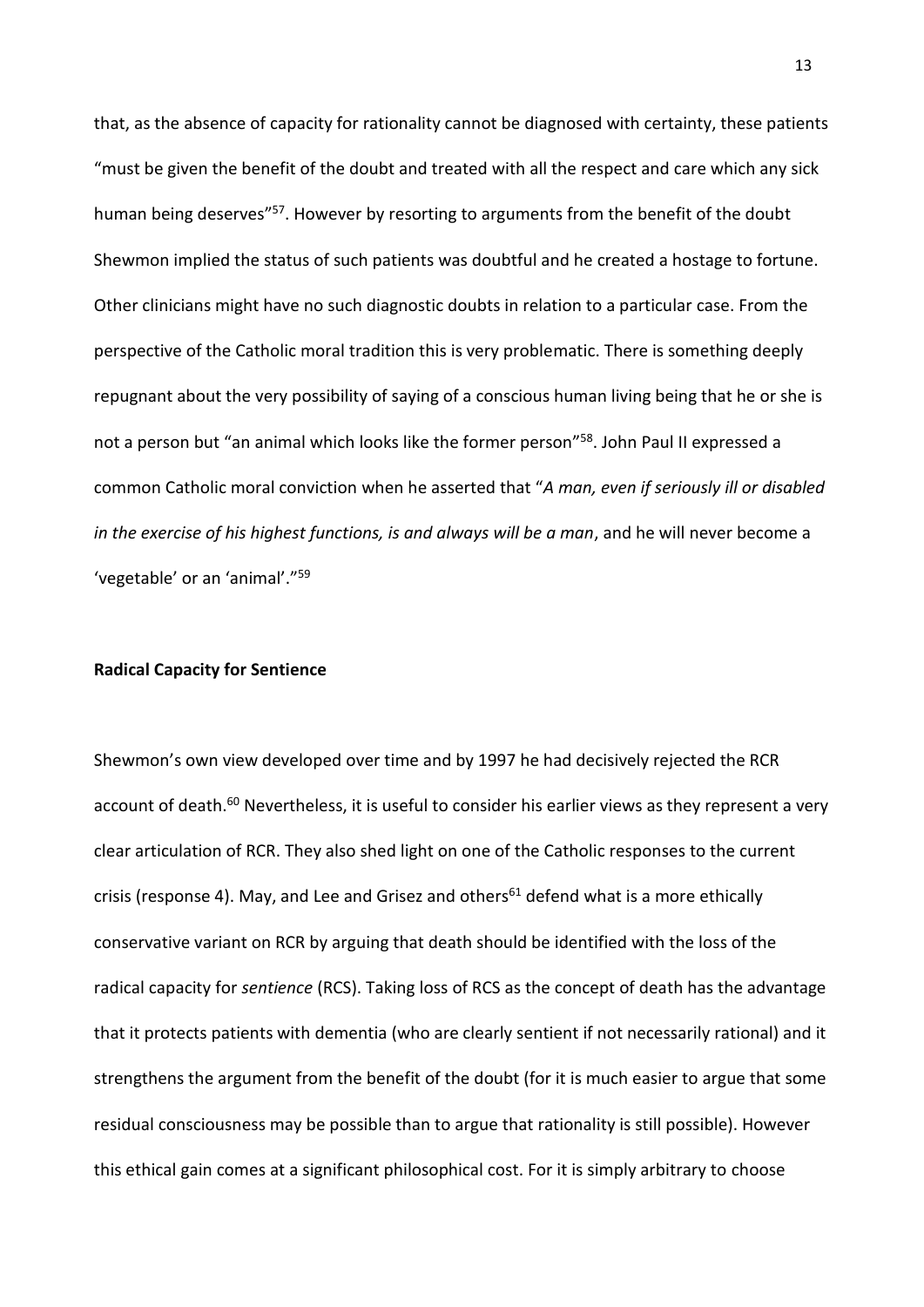sentience as a definition of human life. RCS sits uneasily between the loss of rationality (the highest and most essential human capacity) and the loss of somatic integration (the most basic or common capacity of biological organisms). Sentience marks out animals from plants, but if there is an essential capacity that one cannot lose without ceasing to be *human*, a distinguishing characteristic of the *human* soul, then the Catholic tradition has always identified this with the intellect, not with the senses. If Lee and Grisez state that death as a substantial change could involve the destruction of what is essentially human while leaving behind a "large living entity"<sup>62</sup> then they have no reason, except by appeal to the benefit of the doubt, to stipulate that that this entity must be unconscious.<sup>63</sup> On this point, the early Shewmon was more willing to follow the line of argument to its logical conclusion and admit that it implies that patients with severe dementia might not be human persons.

The philosophical and moral difficulties of the RCR thesis (and hence of RCS) could be resolved if more stress was given to the idea of a *radical* capacity. This emphasis is necessary in order to distinguish a substantial change from an injury that "merely blocks the expression of rational potential",<sup>64</sup> that is, to distinguish death as diagnosed by neurological criteria from forms of severe cognitive impairment. However, reflection on the radical character of this capacity directs our attention away from the loss of particular capacities and towards more general characteristics of living organisms. This can be seen from Catholic discussion of potential for rationality in relation to the human embryo. The capacity for rationality which an embryo possesses is not immediate but developmental. Furthermore this capacity cannot be identified with the actual likelihood of developing rational powers, for children who die from genetic defects before exercising the power of reason are certainly living human beings. Rather, all living human beings possess a radical capacity for rationality because they *share a human nature*, and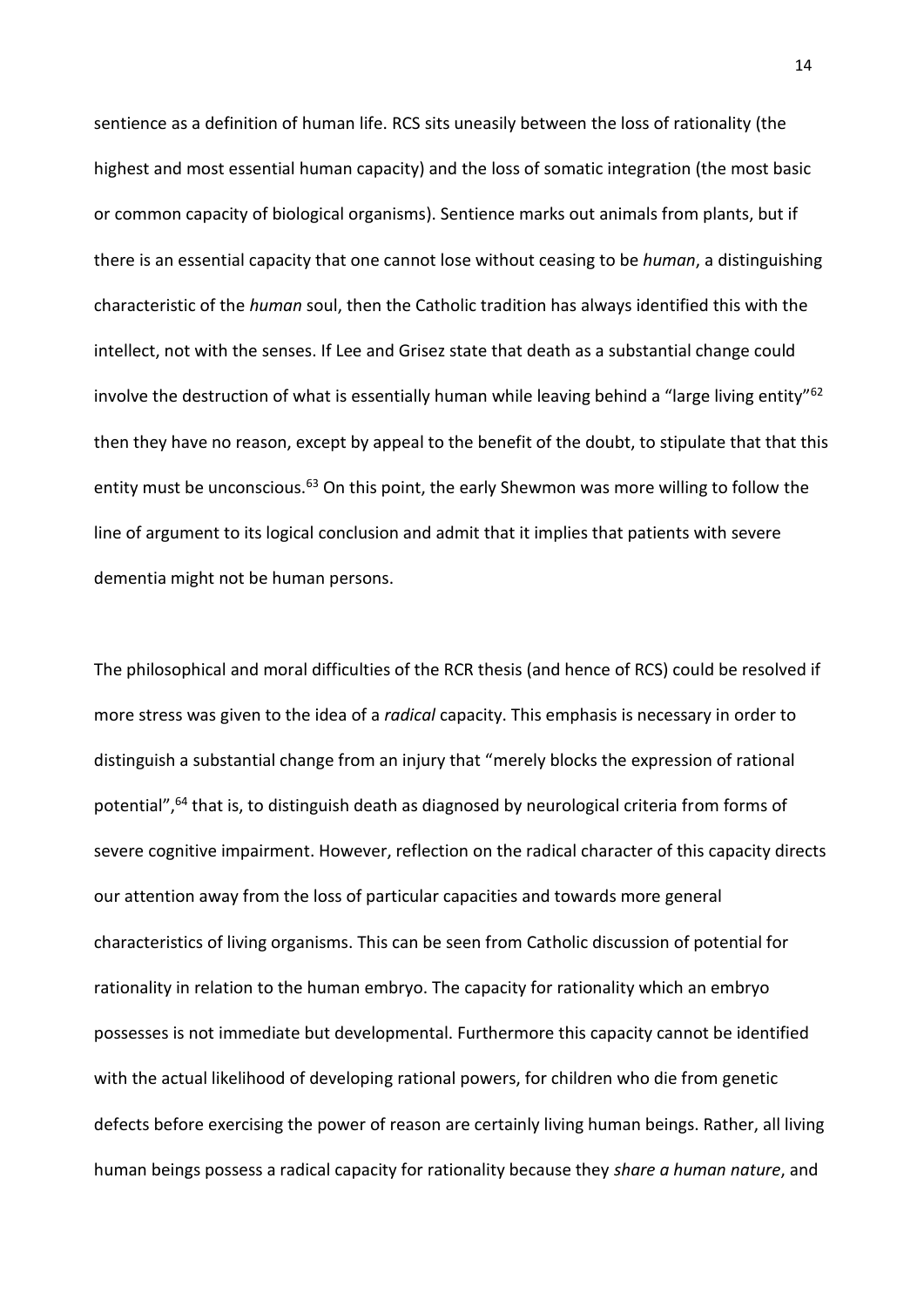it is part of the nature of human beings to develop and actualise rational powers. This is true even if the power has not yet developed or is blocked by disease or injury. Hence the presence of *integrated bodily life in a being that possesses a human nature* is both necessary and sufficient to ascribe to that entity a radical capacity for rationality.

Thus, the idea of a radical capacity is compatible with a Catholic understanding of anthropology only inasmuch as the term "radical" is understood in a sense that implies that the capacity is present whenever a living human body is present, that is, until "the total disintegration of that unitary and integrated whole that is the personal self". The definition of Vienne is compatible both with RCR and death as loss of somatic integration. The considerations here suggest that RCR is co-extensive with somatic integration but that for the purpose of establishing criteria for death, it is RCR that must be understood in relation to somatic integration, rather than vice versa. Somatic integration should take priority epistemically if not metaphysically.

This discussion also sheds light on the "modes of being" view developed by the President's Council in 2008 (response 5). This shares some features with RCS inasmuch as it focuses on the *appetitive* character of breathing, that is, the distinctively animal characteristic, rather than vital activity at the vegetative level. However, inasmuch as it is analogous to RCS, the same criticisms apply. Why should "inner experience of need" be chosen as essential to *human* life? It is not the most specific quality of human life nor is it the most basic to biological life. It is difficult to understand the rationale for the concept except as a device to defend the clinical status quo in the face of evidence of continuing somatic integration. The "modes of being" view is more ethically conservative than RCS (in that it does not require capacity for consciousness but only for a more basic level of biological responsiveness). However, the logic of the position is similarly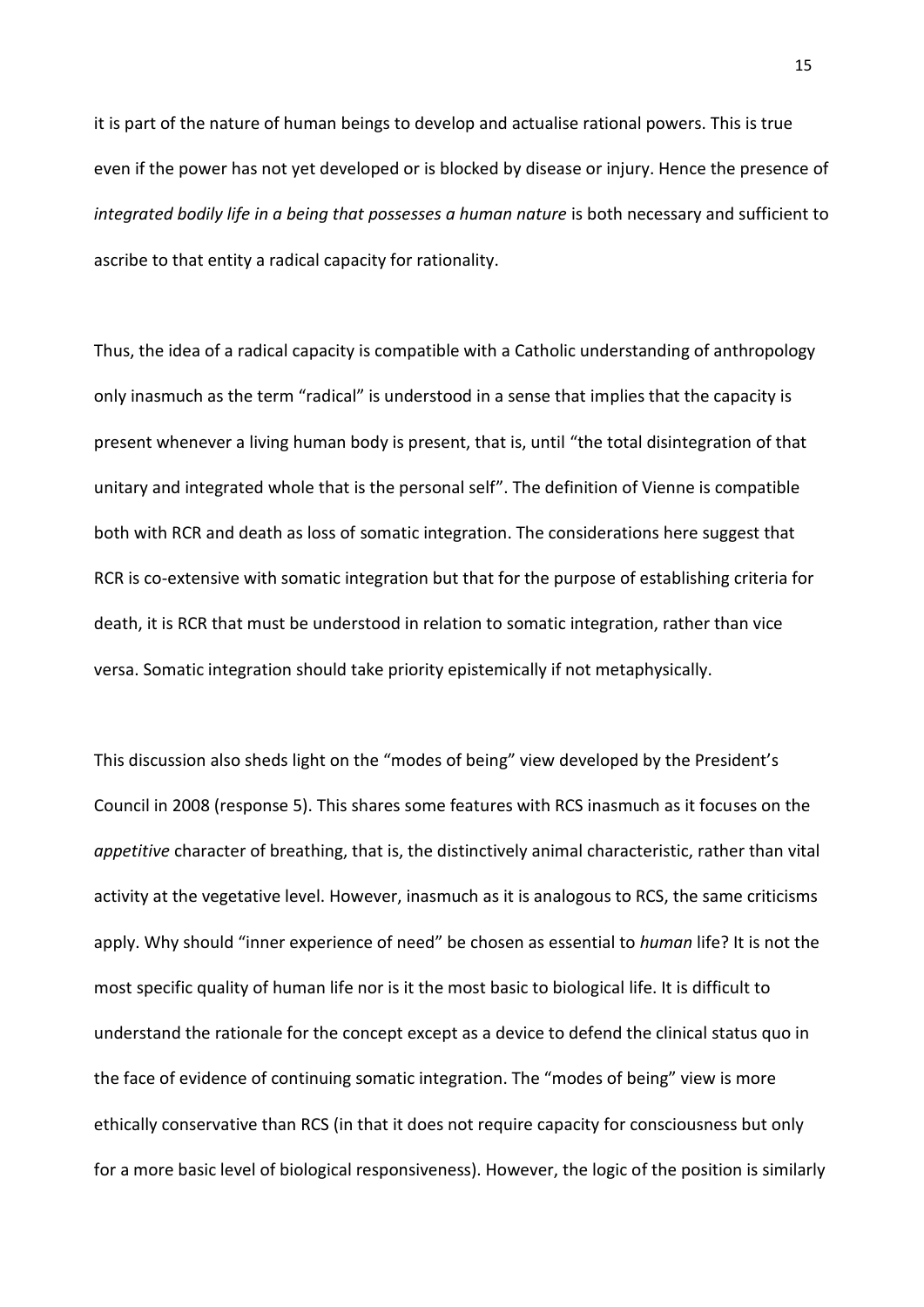weak. Once an element of experience or responsiveness is included in the definition of life, it is difficult to see why it should not be extended to more distinctively *human* experience or responsiveness.

#### **Disaggregation and the removal of vital organs before metaphysical death**

Rather than defend any one account of death, an alternative response is to abandon any single account of death (response 7). This position was explored by Shewmon in 2004 and defended in a more specific form in 2010. There is a certain amount to be said for this if we are talking merely about prudence and uncertainty. It can be the case that, depending on the context, more or less certainty is required about the determination of death. For example, if a person's heart has stopped irreversibly (despite sustained efforts at resuscitation) then the patient may reasonably be declared to be dead, though the sacrament of the sick may still be given sometime after this, if the body is still warm. The person may be regarded as likely to be dead for some purposes but not for others.

From the perspective of philosophical anthropology, however, and still more from the perspective of Catholic dogma, it is not tenable to hold that there are many "death events" that are equally basic. If the soul is the form of the living body, and death is the separation of body and soul, then it will either be the case, or will not be the case, that this has happened. The soul either is, or is not, informing the body. *Dying* is a process, but *death* is not a process, it is the limit of that process. The attempt to disaggregate different meanings of "death" also seems to contradict the definition of the Council of Florence that there is one death after which the souls of those who have been cleansed from sin are received immediately (*mox*) into heaven while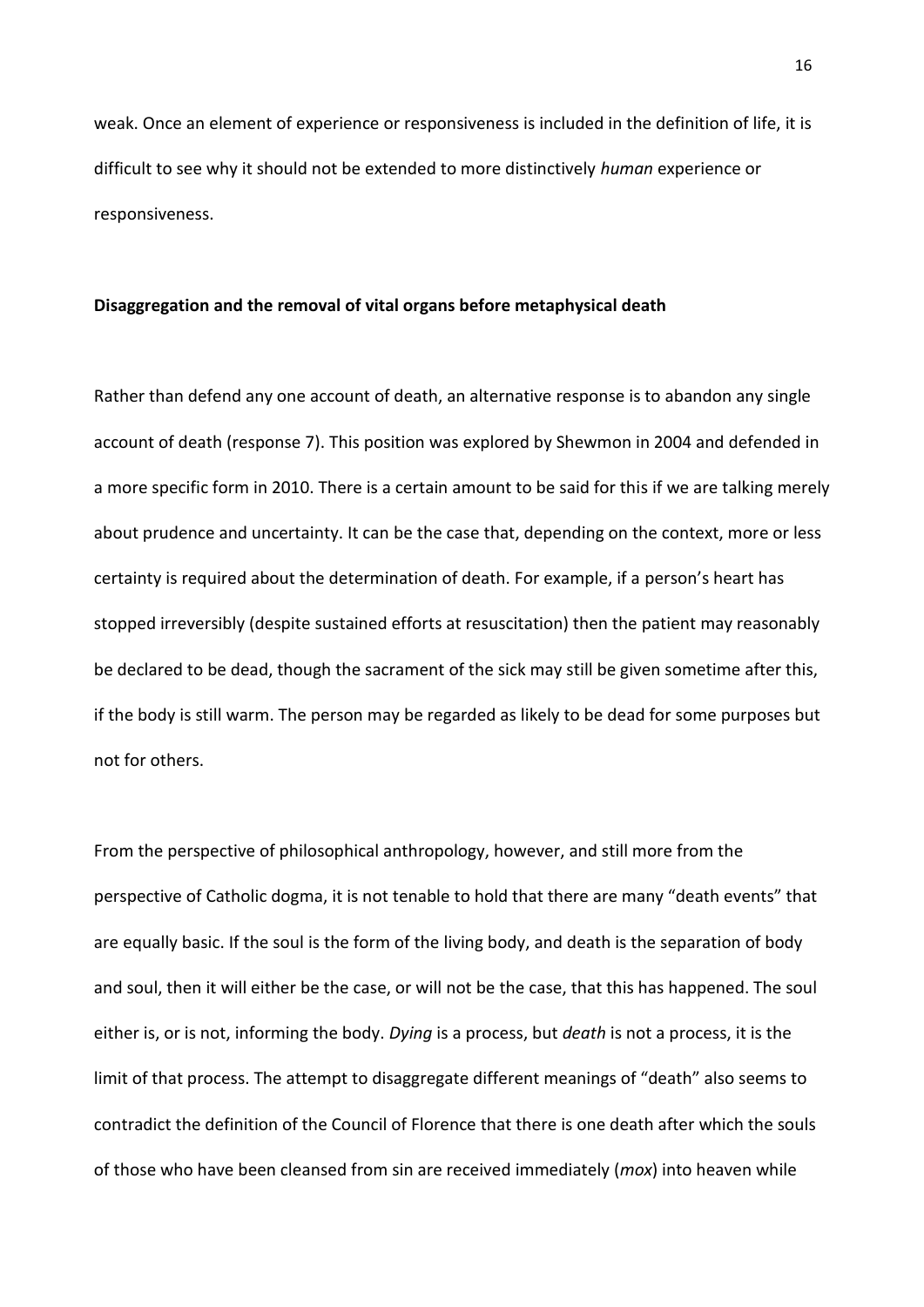those who die in actual mortal sin go immediately (*mox*) to hell. It may be difficult (and in a particular case perhaps impossible) to tell whether or not someone has died, but there are weighty philosophical and theological reasons for Catholics to hold that "*the death of the person* is a single event".

In 2010 Shewmon put forward two senses of death, a "civil end" sufficient for ethical and legal purposes (passing away) and a "metaphysical end" reflecting the death of the organism as it is "in itself" (deanimation).<sup>65</sup> This "semantic bisection" of the concept of death enabled Shewmon to assent to the dead donor rule, that "vital organs which occur singly in the body can be removed only after death", while at the same time acknowledging that death *in the metaphysical sense* had not yet occurred. However, this approach attempts to secure by redefinition what can only be established by ethical analysis. Passing away is an acceptable sense of death "for most practical purposes" if and only if it is ethically acceptable to treat someone as dead before metaphysical death. This is seen most obviously in the analogy Shewmon uses between passing away as a "civil end" and birth as a "civil beginning". The controversy over abortion clearly demonstrates that taking birth as a "civil beginning" is reasonable only inasmuch as it is ethical to *act as though* life had not yet begun. The ethics of abortion cannot be settled simply by appeal to birth as a common socio-legal "civil beginning". Similarly the ethics of organ retrieval cannot be settled by the identification of a "civil end".

Shewmon was thus on stronger ground in 2004 in arguing that "Regarding organ transplantation, the important and truly meaningful question is not 'When is the patient dead?' but rather 'When can organs X, Y, Z… be removed without causing or hastening death or harming the patient in any way?"<sup>"</sup>.<sup>66</sup> For, the question is not whether there are meanings of "death" other than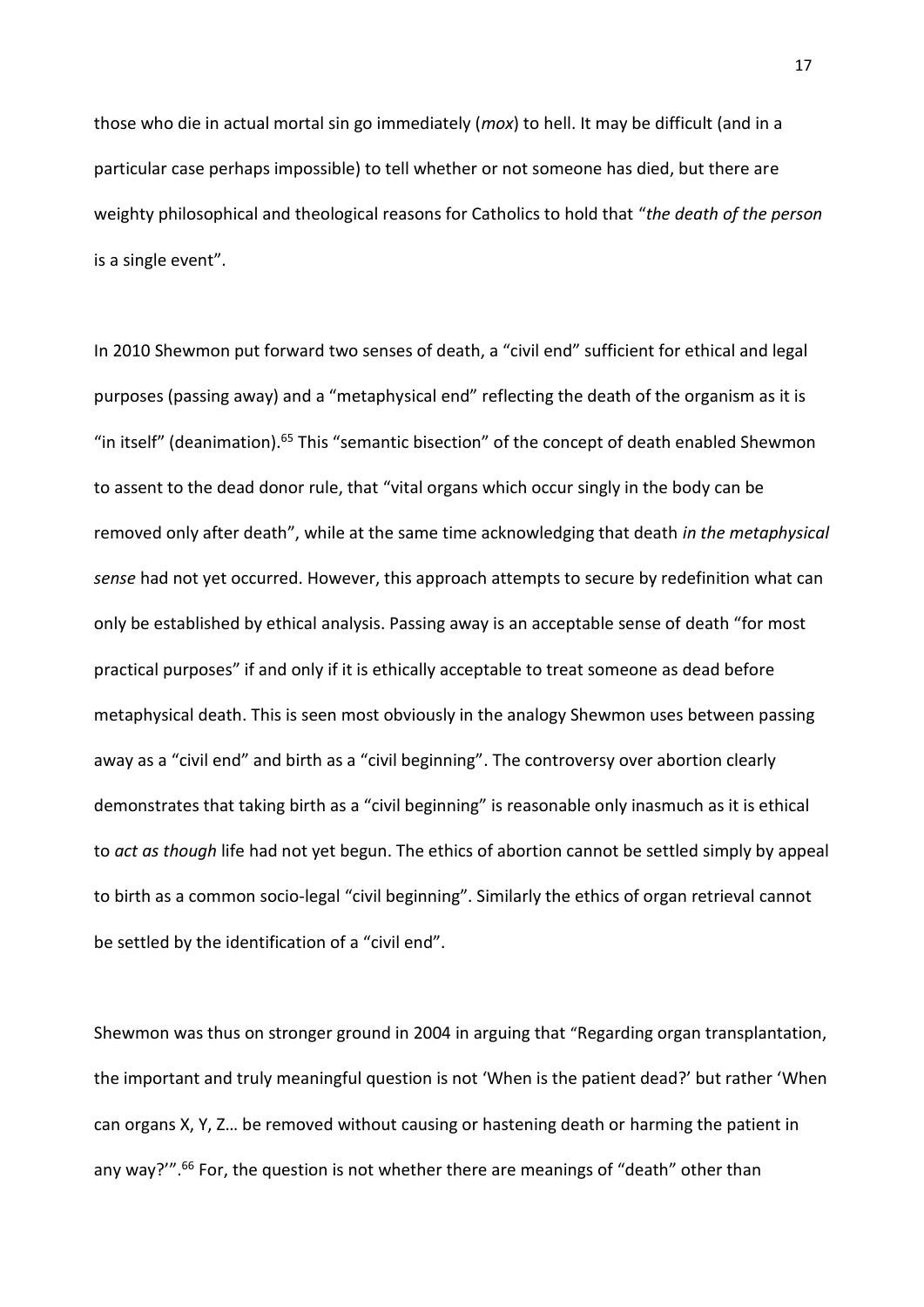metaphysical death but whether vital organs can ethically be removed before metaphysical death, where this does not cause or hasten death (response 8). The invocation of other meanings of death does not help this ethical analysis but rather obscures it. Indeed, greater clarity here serves only to highlight the ethical problems with taking unpaired vital organs from such patients. It cannot reasonably be said "there is no harm in taking the patient's heart, as he wasn't using it at the time!"<sup>67</sup> Even if the heart is not actually beating, removing a healthy heart from a living patient is at the very least an act of mutilation.

#### **Provisional ethical conclusions**

The foregoing considerations vindicate Pope John Paul II's philosophical and ethical premises: "*the death of the person* is a single event, consisting in the total disintegration of that unitary and integrated whole that is the personal self" and "*vital organs which occur singly in the body can be removed only after death*". However, if these premises are accepted then evidence of somatic integration after the fulfilment of neurological criteria undermines the validity of the neurological approach to diagnosing death. There may well be problems with misdiagnosis of death using neurological criteria (responses 1 and 2) and this is a significant cause of ethical concern, but this does not seem to exhaust the problem. For, it is difficult to account for the evidence acknowledged by the Presidents Commission only on the basis of misdiagnosis.

Having become aware of the extent of this problem, some Catholic scholars have sought to redefine death in relation to radical capacity for sentience (response 4) or mode of being (response 5) or have sought to disaggregate different meanings of death (response 6). However, it has been argued in this paper that these attempts are flawed both philosophically and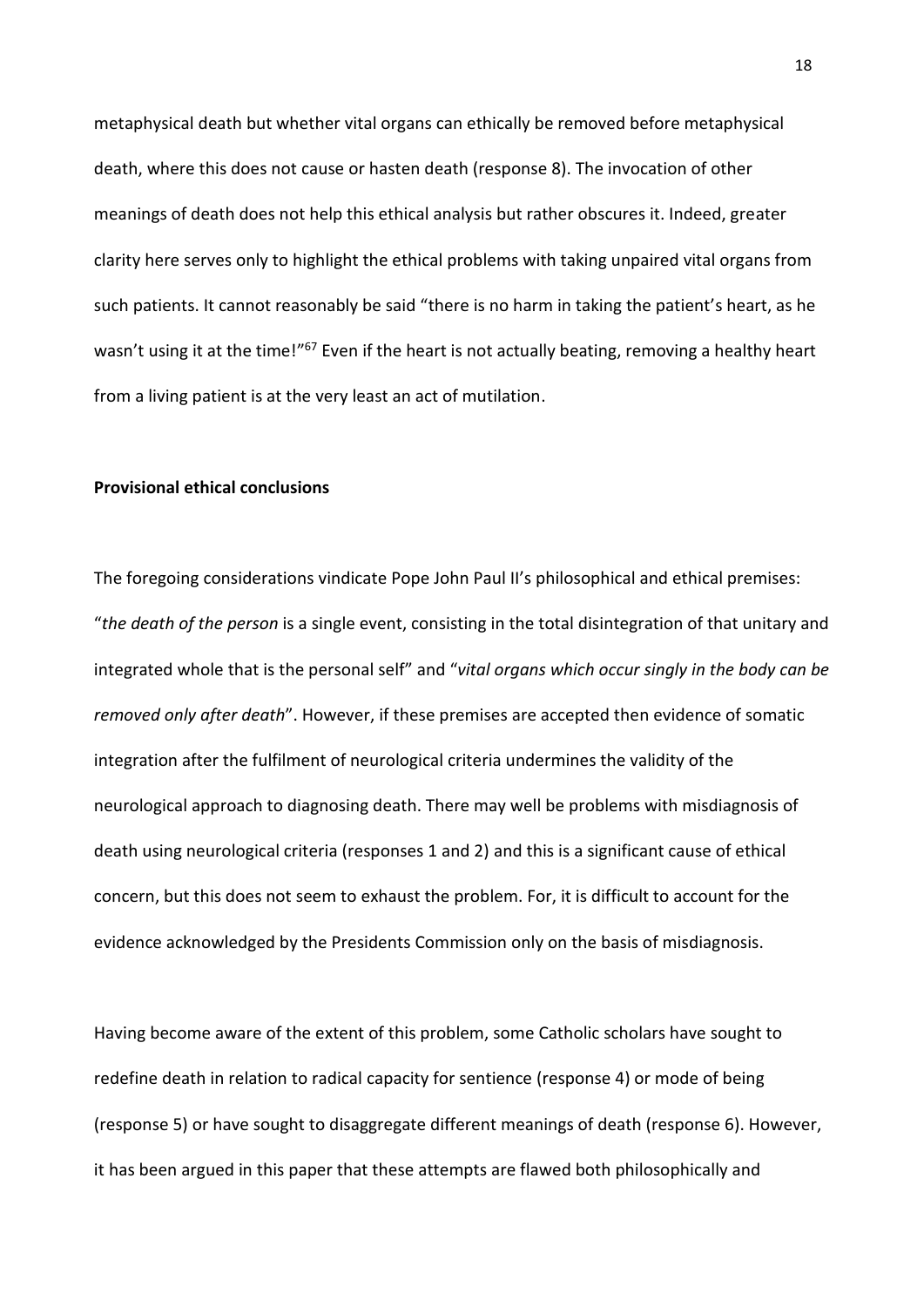ethically. Nor has Shewmon in his most recent work provided a satisfactory account of how it could be ethical to take unpaired vital organs prior to metaphysical death (response 8).<sup>68</sup> From the perspective of the present paper, these diverse responses should therefore be understood not a potential solutions but as symptoms of the depth of the underlying problem.

The multiplication of different responses also shows why it is not adequate simply to appeal to the statement of Pope John Paul II in 2000 as the basis for moral certainty that neurological criteria are valid (response 7). For the statement of John Paul II was based explicitly on certain premises. The pope showed his reasoning. He endorsed neurological criteria conditionally, inasmuch as they reflected "the complete and irreversible cessation of all brain activity"<sup>69</sup> and inasmuch as this cessation implied that "the individual organism has lost its integrative capacity"<sup>70</sup>. However the weight of counterevidence gathered by Shewmon and others gives good reason to think that one or other of these conditions does not hold, and hence the conclusion does not follow.<sup>71</sup>

Many of those who have come to reject the exclusive focus on brain activity as a basis for diagnosing death (response 9) have done so because they no longer regard the brain as the sole regulator or integrator of bodily life. Shewmon has argued that bodily integration is a holistic feature of the living body and the brain acts not as the source of this integration but as contributor to and "fine-tuner" of a pre-existing vital integration.<sup>72</sup> For this reason, in principle, the body could maintain integrated vital functioning even after the loss of all brain function. This is what seems to be happening in cases of somatic survival after brain death.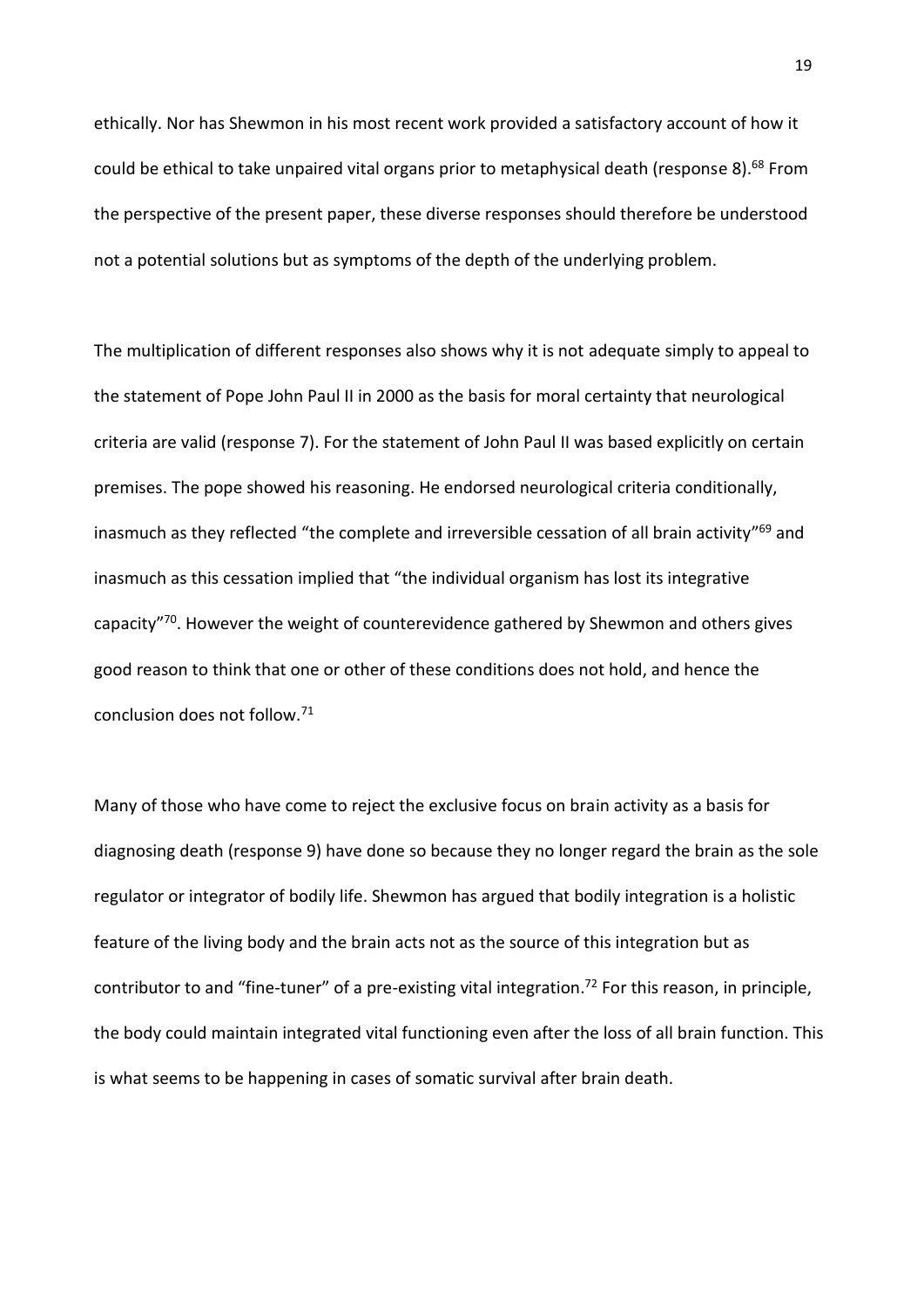Without denying Shewmon's account of brain activity, Tonti-Filippini (a leading advocate of responses 3) has quite reasonably draw attention to the different ways that "integration" can be understood. Integration is an analogical concept and is closely related to the concept of unity, one of the transcendentals. "One" is used in many senses. It therefore needs to be asked whether "the concept of integration within the medical literature" <sup>73</sup> adequately reflects *the sense of integration implied by the substantial unity of an organism*. This is not a matter of looking for a certain "degree of integration" as though this were a point along a continuum of integration. The integration of a living organism is integration of a distinct kind or category. Tonti-Filippini argues that neurological criteria are sufficient in principle to determine death, understood as loss of somatic integration, if this integration is understood in the proper sense.

Tonti-Filippini's defence of neurological criteria is strengthened by his supposition that as well as conceptual confusion as to what constitutes integration there are also clinical aspects to the problem in that standard tests are insufficient to show irreversible loss of all brain function. He thus argues that all alleged counterexamples can be resolved *either* as misdiagnosis showing the need for more rigorous tests (response 2) *or* as examples of lesser integration showing the need for clarity about what constitutes integration (response 3). However, this argument immediately raises a difficult question: how can we recognise the sense of integration proper to the unity of a biological organism, and in particular, to a human being? We need an account of the specific somatic integration of a living organism *as a substance* in the Aristotelian sense but there is no current consensus among Catholic scholars as to what such an account would involve.

It should also be noticed that Tonti-Filippini's approach includes the supposition that current neurological tests are insufficiently rigorous. Thus while his defence offers a possible route to a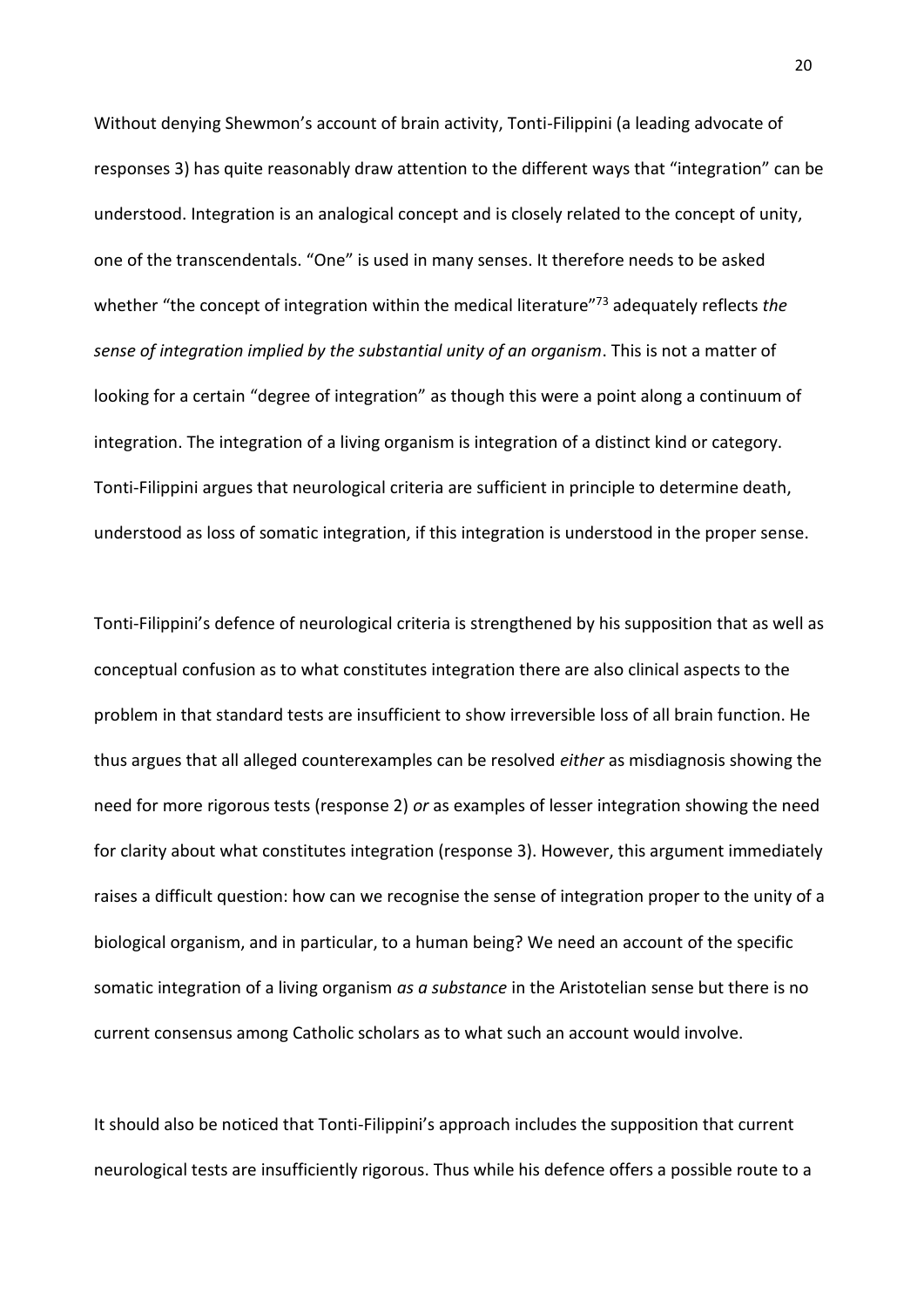*future* restoration in confidence about neurological criteria among Catholic scholars, in relation to current practice, his argument implies the same conclusion as responses 9 and 10, that neurological criteria as currently applied *do not provide moral certainty of death*.

The Catholic acceptance of neurological criteria for death is thus in crisis. Having considered ten contemporary responses to this crisis it seems that none provides good grounds for the moral certainty about death needed for current transplant practice to be ethically acceptable. Unless and until adequate grounds for the use of neurological criteria are restored, current practice will merit the admonition given by John Paul II in 1995.

"Nor can we remain silent in the face of other more furtive, but no less serious and real, forms of euthanasia. These could occur for example when, in order to increase the availability of organs for transplants, organs are removed without respecting objective and adequate criteria which verify the death of the donor."<sup>74</sup>

**.** 

 $1$  The views presented in this paper are entirely those of the author, but with grateful acknowledgement for valuable critical comments from Christian Brugger, Paul Byrne, Steve Edwards, Germain Grisez, D. Alan Shewmon, Nicholas Tonti-Filipinni, and Helen Watt, none of whom are responsible for any errors which remain. A version of this paper was originally presented at a Symposium on "Brain death and organ transplantation" hosted by the University of Swansea.

<sup>&</sup>lt;sup>2</sup> Other sources of organs include donation from bodies declared dead by circulatory criteria ("donation after cardiac death" or DCD) which now represents 37% of post mortem donation in the United Kingdom (NHS Blood and Transplant. *Transplant Activity in the UK Activity Report 2010/11*: 3). A significant proportion of kidney donation is from live donors.

<sup>&</sup>lt;sup>3</sup> This paper generally avoids the term "brain death" as it is a potential cause of confusion, being ambiguous between death of the brain and death of the whole human being as determined by brain-related criteria.

<sup>4</sup> The Church had always allowed post mortem dissection for forensic and other serious reasons. See Jones, DA. *Organ Transplants and the Definition of Death.* London: Linacre and CTS, 2001: 24-26

<sup>5</sup> Pius XII. "Allocution to Eye Specialists" 14 May, 1956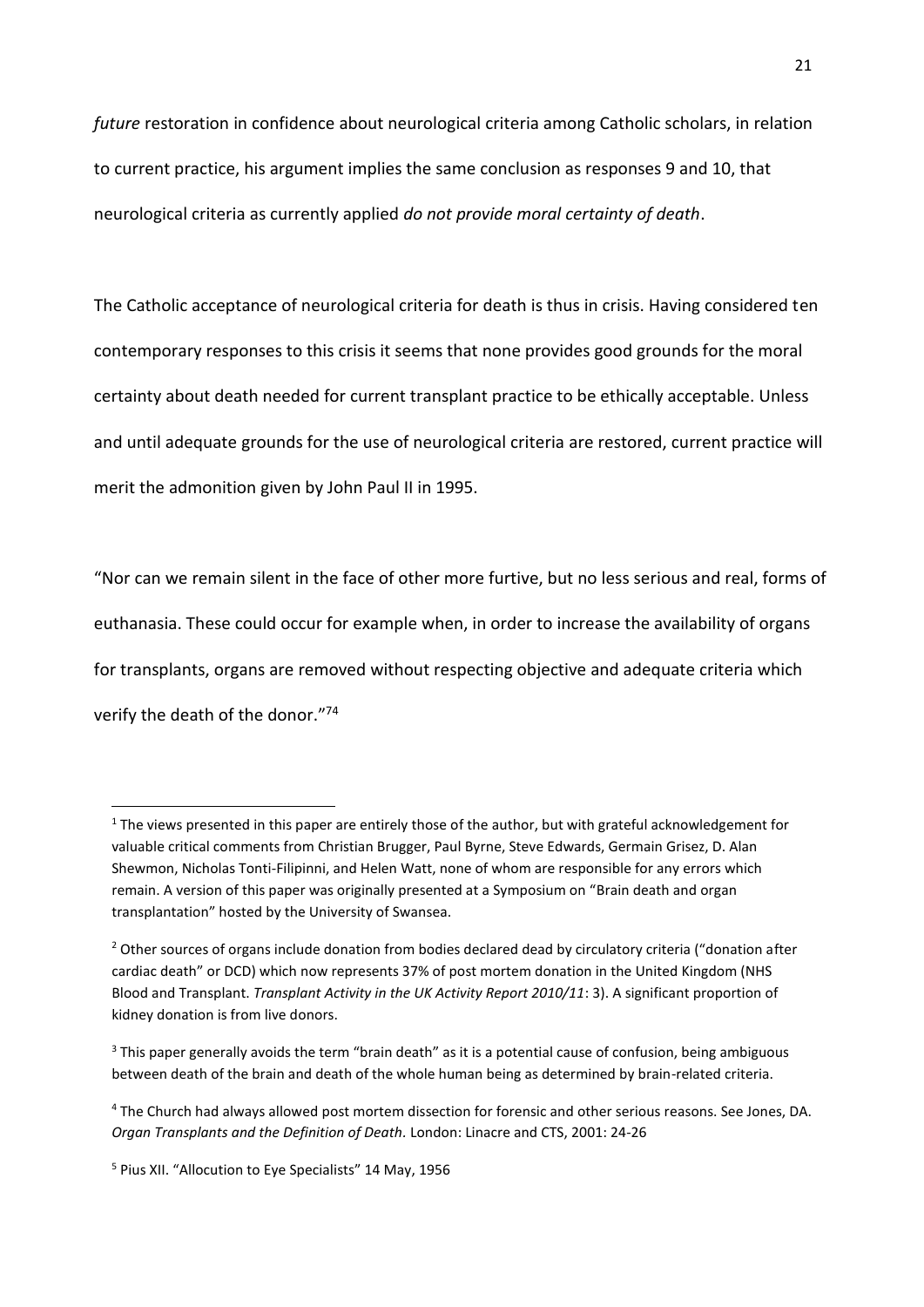<sup>6</sup> Pius XII "Address to an International Congress of Anesthesiologists" 24 November, 1957

**.** 

 $7$  President's Commission for the Study of Ethical Problems in Medicine and Biomedical and Behavioral Research. *Defining Death: A Report on the Medical, Legal and Ethical Issues in the Determination of Death.* Washington, DC: Government Printing Office, 1981: 36 n. 4 quoting Grisez G, Boyle JM. *Life and Death with liberty and Justice* University of Notre Dame Press, 1979: 77

<sup>8</sup> Chagas C. ed. *Working Group on the Artifical Prolongation of Life and the Determination of the Exact Moment of Death*. Vatican City: Pontifical Academy of Sciences, 1986; White RJ, Angstwurm H, Carrasco de Paula I. eds. *Working Group on the Determination of Brain-Death and its relationship to Human Death* Vatican City: Pontifical Academy of Sciences, 1989; Ashley BM, O'Rourke KD. *HealthCare Ethics*. The Catholic Health Association of the United States, 1989: 366-367; Iglesias T. "Death and the Beginning of Life" *Ethics and Medicine* 1991:7 (2): 8-17; Tonti-Filippini N. "Determining when dead has occurred" *Linacre Quarterly* 1991:58 (1): 25-49

<sup>9</sup> Byrne PA, O Reilly S, Quay PM. "Brain death. An opposing viewpoint" *JAMA.* 1979; 242: 1985-1990; Evans, DW, Hill DJ. "The Brain Stems of Organ Donors are not Dead" *Catholic Medical Quarterly*. 1989; 40 (3): 113- 120; Seifert J. "Is 'brain death' actually death?" *The Monist* 1993; 76: 173-202; Jones DA. "Nagging doubts, about brain death" *Catholic Medical Quarterly* 1995:47 (3): 263-273; Potts M, Byrne P, Nilges RG. eds. *Beyond Brain Death: the Case Against Brain Based Criteria for Human Death* Dordrecht: Kluwer Academic Publishers, 2000

 $10$  In this context the word "magisterial" refers to teaching of a council of the church, a pope, or the congregation for the doctrine of the faith.

<sup>11</sup> Haas JM. "Catholic Teaching regarding the Legitimacy of Neurological Criteria for the Determination of Death," *The National Catholic Bioethics Quarterly.* 2011;11 (2): 279-299

<sup>12</sup> John Paul II "Address to 18th International Congress of the Transplantation Society", 29 August, 2000, paragraph 5

<sup>13</sup> Beecher HK. "A definition of irreversible coma. Report of the ad hoc committee of the Harvard Medical School to examine the definition brain death" *JAMA* 1968; 205: 337-340

<sup>14</sup> Conference of Medical Royal Colleges and their Faculties in the United Kingdom. "Diagnosis of brain death" *British Medical Journal* 1976; 2: 1187-1188

<sup>15</sup> Singer P. *Rethinking Life and Death*. Oxford: Oxford University Press, 1995; Truog RD, Robinson WM. "Role of Brain Death and the Dead-Donor Rule in the Ethics of Organ Transplantation" *Crit Care Med* 2003; 31 (9): 2391- 6. Both authors are sometimes read as advocating a pragmatic definition of death but a more careful reading shows both writers oppose attempts to redefine death for pragmatic reasons and rather prefer allowing vital organ retrieval from those who are admitted to be alive.

<sup>16</sup> President's Commission *Defining Death*

<sup>17</sup> Veatch RM. "The Impending Collapse of the Whole-Brain Definition of Death" *Hastings Center Report* 1993; 23 (4) :18-24

<sup>18</sup> This was the approach in the United Kingdom prior to 2008.

<sup>19</sup> Academy of Medical Royal Colleges. *A Code of Practice for the Diagnosis and Confirmation of Death*. London: Academy of Medical Royal Colleges, 2008: 11. There seems to be a consensus among Catholic defenders and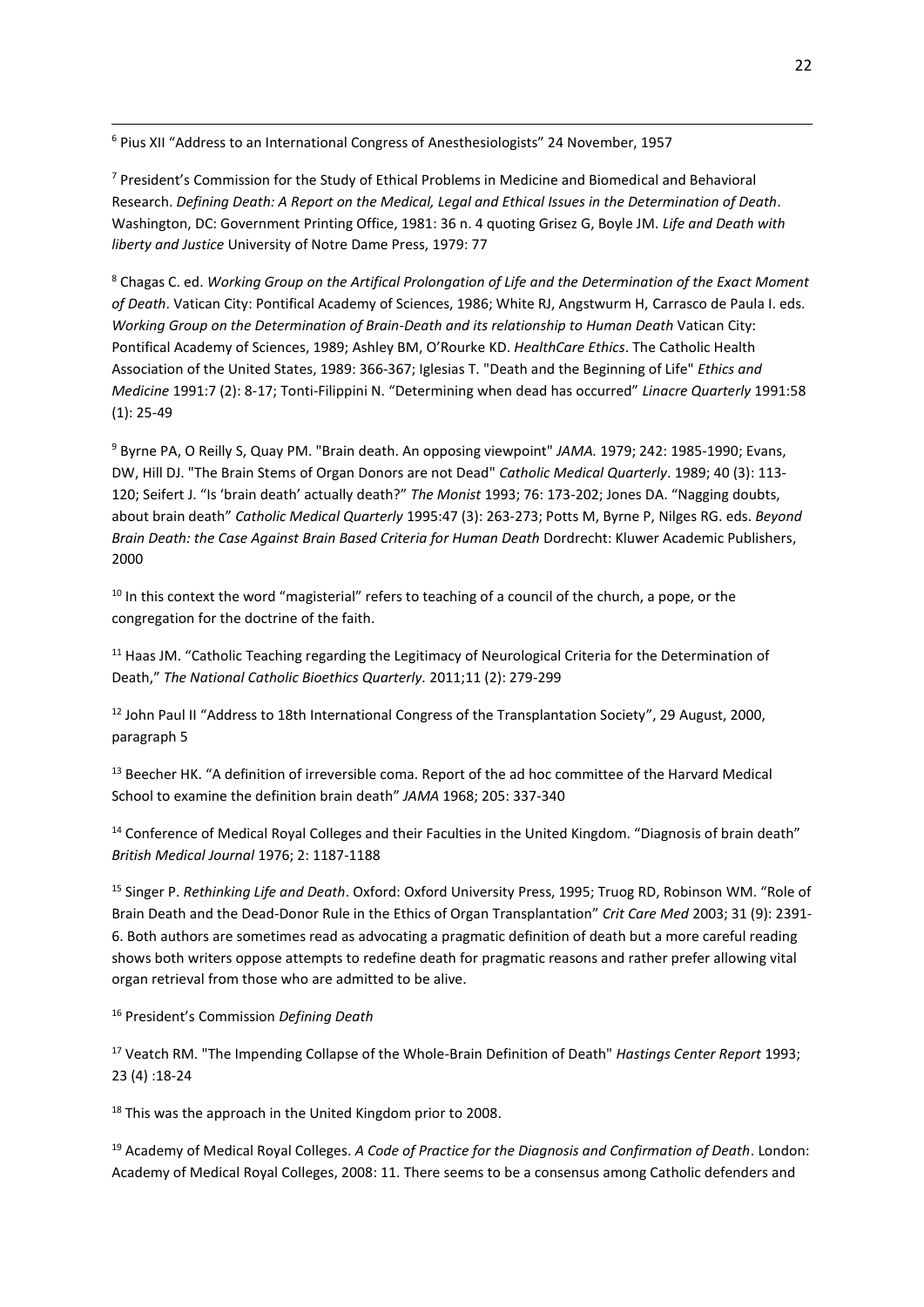critics of neurological criteria for death that the criteria used in the United Kingdom are conceptually and clinically inadequate. The question for John Paul II was only whether a more robust criterion involving the functional destruction of the *entire brain* could be equivalent to death.

 $20$  John Paul II "Address to the Transplantation Society", paragraph 4

**.** 

<sup>21</sup> Shewmon has been prolific and has defended a number of views but his key papers discussing the evidence of continued vital activity in patients diagnosed dead by neurological criteria are: Shewmon DA. "Recovery from 'brain death': A neurologist's apologia" *Linacre Quarterly* 1997; 64: 30-96; Shewmon DA. "Brainstem death, brain death and death: a critical re-evaluation of the purported evidence" *Issues in Law and Medicine* 1998;14:125-45; Shewmon DA. "Chronic brain death: meta-analysis and conceptual consequences." *Neurology* 1998;51:1538-45; Shewmon DA. "Spinal Shock and 'Brain Death': Somatic Pathophysiological Equivalence and Implications for the Integrative-Unity Rationale." *Spinal Cord* 1999;37 (5): 313-24; Shewmon DA. "The Brain and Somatic Integration: Insights Into the Standard Biological Rationale for Equating 'Brain Death' With Death" *Journal of Medicine and Philosophy* 2001;26 (5): 457-478; Shewmon DA. "Brain-body Disconnection: Implications for the Theoretical Basis of Brain Death" in de Mattei R. ed. *Finis vitae. Is Brain Death Still Life?*  Rome: Edizioni Consiglio Nazionale delle Ricerche: Rubbettino Editore, 2006: 211–250

<sup>22</sup> Repertinger S. et al. "Long survival following bacterial meningitis-associated brain destruction" *Journal of Child Neurology* 2006;21(7): 591-5

<sup>23</sup> Parisi IE, Kim RC, Colins GH, Hilfinger MF. "Brain death with prolonged somatic survival" *N. Eng. J. Med.* 1982;306, 14-16

<sup>24</sup> President's Council on Bioethics. *Controversies in the Determination of Death: A White Paper by the President's Council on Bioethics*. Washington, DC: The President's Council on Bioethics, 2008: 6; see Tonti-Filippini, N. 2011 "Religious and Secular Death: A Parting of the Ways" *Bioethics* (Article first published online: 24 MAR 2011 DOI: 10.1111/j.1467-8519.2011.01882.x): 4

<sup>25</sup> John Paul II "Address to the Transplantation Society", paragraph 4

<sup>26</sup> John Paul II "Address to the Transplantation Society", paragraph 4

<sup>27</sup> John Paul II "Address to the Transplantation Society", paragraph 4

<sup>28</sup> President's Council *Controversies in the Determination of Death*: 6

 $29$  This list is not intended as exhaustive but represents the range of responses that have been made.

<sup>30</sup> "Such cases of false declarations of brain death usually indicate the inadequate practice of medicine and do not negate the legitimacy of determining death by the use of neurological criteria, if it is done properly" (Haas, Haas JM. "Catholic Teaching": 284)

<sup>31</sup> Napier S. "Brain death: A morally legitimate criteria for determining death". *Linacre Quarterly* 2009; 76(1):68–81, citing Halevy A, Brody B. "Brain Death: Reconciling Definitions, Criteria and Tests," *Annals of Internal Medicine* 119 (1993): 520

<sup>32</sup> Tonti-Filippini N. "Religious and Secular Death": 12

33 Tonti-Filippini N. "Religious and Secular Death". See also Pontifical Academy of Sciences. "Why the Concept of Brain Death Is Valid as a Definition of Death: Statement by Neurologists and Others," excerpt from *Signs of*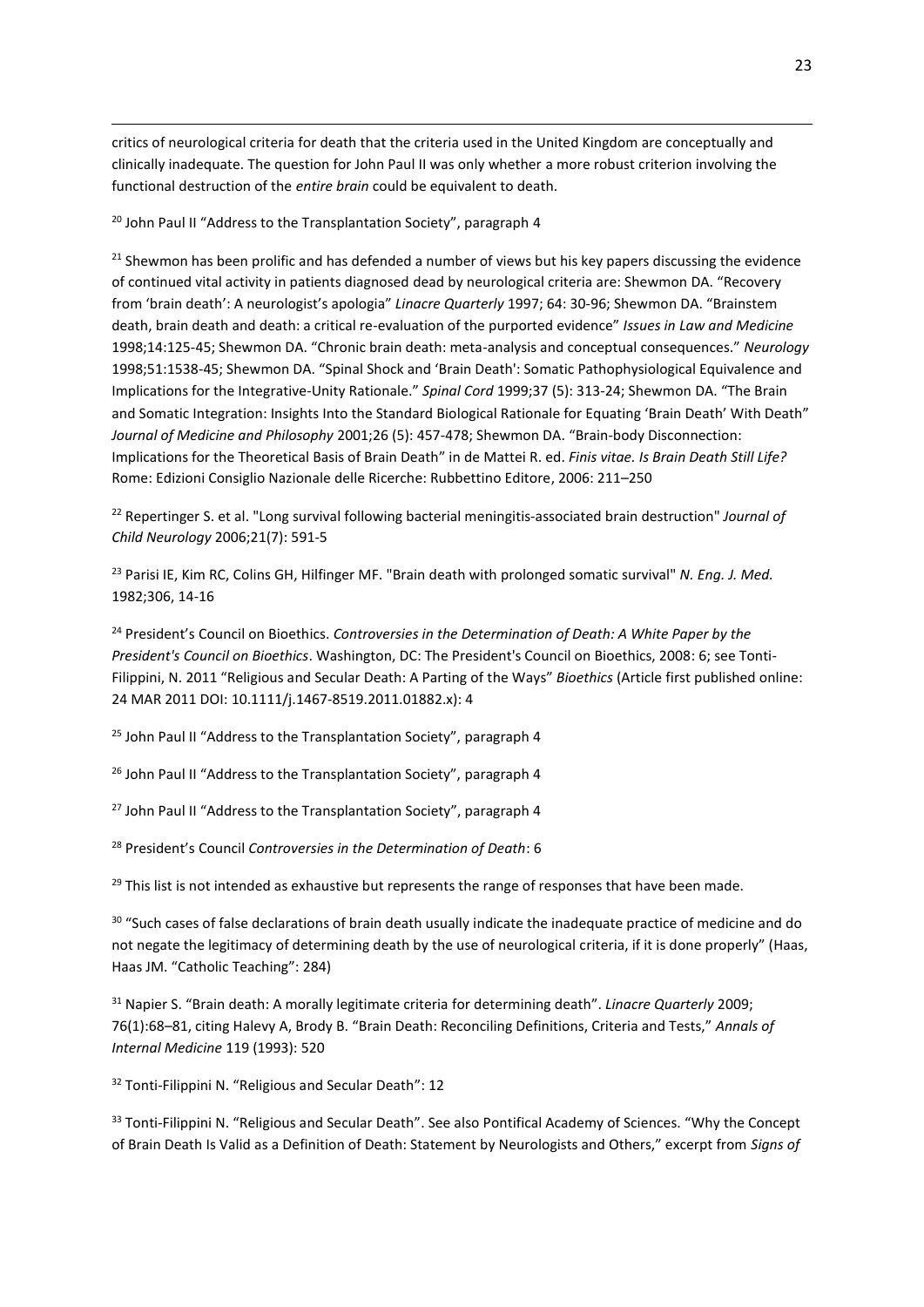*Death: Proceedings of the Working Group of 11–12 September 2006, Scripta Varia 110*. Vatican City: Pontifical Academy of Sciences, 2007: 16

<sup>34</sup> Lee P, Grisez G. "Total Brain Death: a Reply to Alan Shewmon" *Bioethics* 2010 Oct 6. doi: 10.1111/j.1467- 8519.2010.01846.x, 2010. Note that Lee and Grisez do not thereby endorse current practice as this would require the resolution of "serious questions regarding the reliability of the standard tests for total brain death" (footnote 1), an issue they do not address in their paper.

<sup>35</sup> Veatch RM. "The Impending Collapse"

**.** 

<sup>36</sup> The common term for a condition better characterised as "post coma unresponsiveness", see National Health and Medical Research Council. *Post-coma unresponsiveness (Vegetative state): A clinical framework for diagnosis*. Canberra: NHMRC, 2003

 $37$  As argued by Shewmon, DA, 1989. ""Brain death": a valid theme with invalid variation, blurred by semantic ambiguity' in White RJ, Angstwurm H, Carrasco de Paula I. eds *Working Group of the Pontifical Academy of Sciences*. This reflects a very similar approach to the Harvard working group of 1968 who had defended a definition of death as irreversible coma (seeming to imply upper brain criteria) but preferred whole brain criteria for the sake of safety and consensus.

<sup>38</sup> President's Council. *Controversies in the Determination of Death*: 62

<sup>39</sup>President's Council. *Controversies in the Determination of Death*: 60, 64

<sup>40</sup> Shewmon DA. "The Dead Donor Rule: Lessons from Linguistics," *Kennedy Institute of Ethics Journal* 2004; 14(3): 277–300; Shewmon DA, Shewmon E. "The Semiotics of Death and its Medical Implications". in Machado C, Shewmon DA. eds. *Brain Death and Disorders of Consciousness*. New York: Kluwer Academic/Plenum Publishers, 2004: 89–114; Shewmon DA. "Constructing the death elephant: a synthetic paradigm shift for the definition, criteria, and tests for death," *Journal of Medicine and Philosophy* 2010; 35(3):256-298. Nevertheless, Shewmon maintains that this dissgregation is not motivated by support for organ transplantation. "It is motivated rather by trying to make sense out of the inherent discrepancy between the 'time of death' on medical death certificates (in general, not just transplantation cases) and the moment of death from an ontological point of view" (personal communication).

<sup>41</sup> Tonti-Filippini N. "Religious and Secular Death": 7 following Veatch RM. "The Death of Whole-Brain Death: The Plague of the Disaggregators, Somaticists, and Mentalists". *J Med Philos* 2005; 30: 353–378

<sup>42</sup> Haas JM. "Catholic Teaching": 299

<sup>43</sup> Shewmon DA. "The Dead Donor Rule": 296; See also Shewmon DA. "Constructing the death elephant"

<sup>44</sup> Miller FG, Truog RD, Brock DW. "The Dead Donor Rule: Can It Withstand Critical Scrutiny?" *J Med Philos* 2010; 35 (3): 299-312. While Shewmon's position is open to criticism (see below), it is misleading to characterise it simply as a "repudiation of the dead donor rule" (Haas "Catholic Teaching": 299). Shewmon remains committed to the natural law prohibition on intentional killing innocent human beings and his ethical premises and the development of his argument is quite different from that of Miller, Truog and Brock.

<sup>45</sup> Gómez-Lobo, "A. Personal Statement of Alfonso Gómez-Lobo, Dr. Phil" in President's Council. *Controversies in the Determination of Death*: 95-101; see also Byrne PA, O Reilly S, Quay PM. "Brain death. An opposing viewpoint"; Potts M, Byrne P, Nilges RG. eds. *Beyond Brain Death*; R. de Mattei ed. *Finis Vitae*; Seifert J. "On 'Brain Death' in Brief: Philosophical Arguments Against Equating It With Actual Death, and Responses to 'Arguments' in Favor of Such an Equation," in de Mattei R. ed. *Finis vitae*; Austriaco NPG. "In Defense of the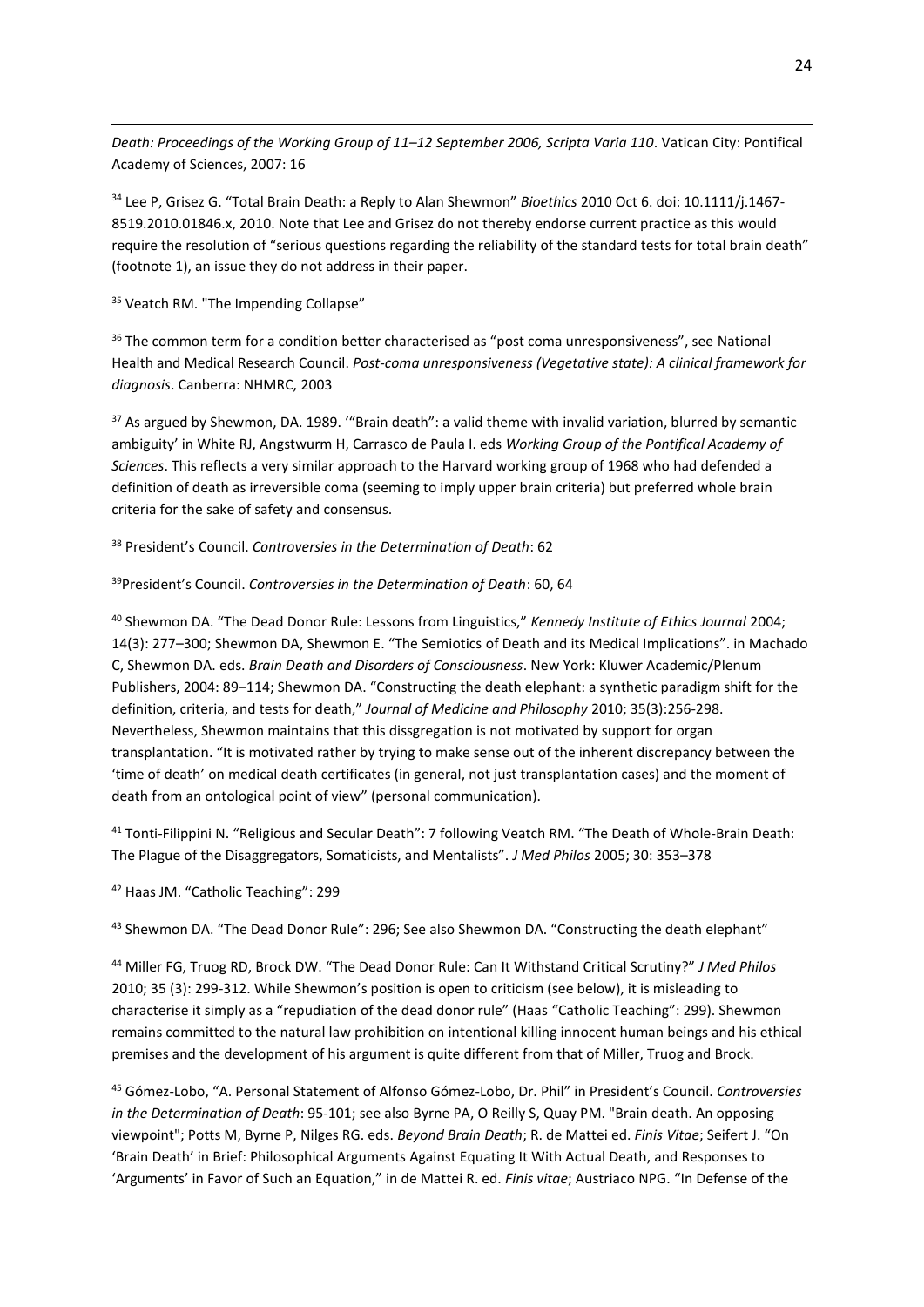Loss of Bodily Integrity as a Criterion for Death: A Response to the Radical Capacity Argument" *The Thomist* 2009; 73: 647-59; Verheijde JL, Potts M. "Commentary on the Concept of Brain Death within the Catholic Bioethical Framework" *Christian Bioethics* 16(3), 246–256, 2010; Henderson, DS *Death and Donation: Rethinking Brain Death as a Means for procuring Transplantable Organs.* Eugene, OR: Pickwick Publications, 2011

<sup>46</sup> Pellegrino E. "Personal Statement of Edmund D. Pellegrino, M.D." in President's Council. *Controversies in the Determination of Death*: 101-121; Brugger CE. "Transplants from Murder Victims, Diverging Definitions of 'Brain Death,'" *Zenit*, February 2, 2011[, http://www.zenit.org/article-31647?l=english](http://www.zenit.org/article-31647?l=english); Brugger CE. "D. Alan Shewmon and the PCBE's White Paper on Brain Death: Are Brain-Dead Patients Dead?" *Journal of Medicine and Philosophy*, forthcoming.

47 Tonti-Filippini N. "Religious and Secular Death": 7-8; Nevertheless, the intellectual dichotomy between Thomas and Augustine can easily be overstated, obscuring the extent to which the later Augustine became critical of Platonism, see Jones DA. *Approaching the End: A theological exploration of death and dying* Oxford: OUP, 2007: 45-55

48 John Paul II "Address to the Transplantation Society": paragraph 4

<sup>49</sup> The somatic integration account expressed by John Paul II has a number of supporters including Tonti-Filippini N. "Religious and Secular Death"; Austriaco NPG. "In Defense of the Loss of Bodily Integrity"; Seifert J. "Is 'brain death' actually death?"; Jones DA. 'Metaphysical Misgivings about Brain Death' in Potts M, Byrne P, Nilges RG. eds. *Beyond Brain Death: the Case Against Brain Based Criteria for Human Death* Dordrecht: Kluwer Academic Publishers, 2000

<sup>50</sup> Shewmon DA. "The metaphysics of brain death, persistent vegetative state and dementia" *The Thomist* 1985; 49 (1): 61

<sup>51</sup> Shewmon DA. "The metaphysics of brain death": 61

**.** 

<sup>52</sup> An argument that is common to advocates of RCR and analogous views is the appeal to the example of decapitation. This example serves in an analogous way to the phenomenon of twinning within embryology. It raises questions of identity and undermines confidence in the continuity of a single bodily life. Nevertheless, Shewmon has questioned whether this model is a good clinical analogy for "brain dead" patients, Shewmon DA "Mental Disconnect: Physiological Decapitation as a Heuristic for Understanding 'Brain Death'" in Sanchez Sorondo M. ed. *The Signs of Death. The Proceedings of the Working Group 11–12 September 2006*. Vatican City: Pontificia Academia Scientiarum, Scripta Varia 110, 2007: 292–333

<sup>53</sup> Harris, J. "Euthanasia and the Value of Life" in Keown J. ed. *Euthanasia Examined* Cambridge: Cambridge University Press, 1995: 8-9

<sup>54</sup> Shewmon DA. "The metaphysics of brain death": 59, 73

<sup>55</sup> Spaemann R. "Is Brain Death the Death of a Human Person?" *Communio* 2011; 38 (2): 339

<sup>56</sup> Spaemann R. "Is Brain Death the Death of a Human Person?": 339

<sup>57</sup> Shewmon DA. "The metaphysics of brain death": 73

58 Shewmon DA. "The metaphysics of brain death": 60